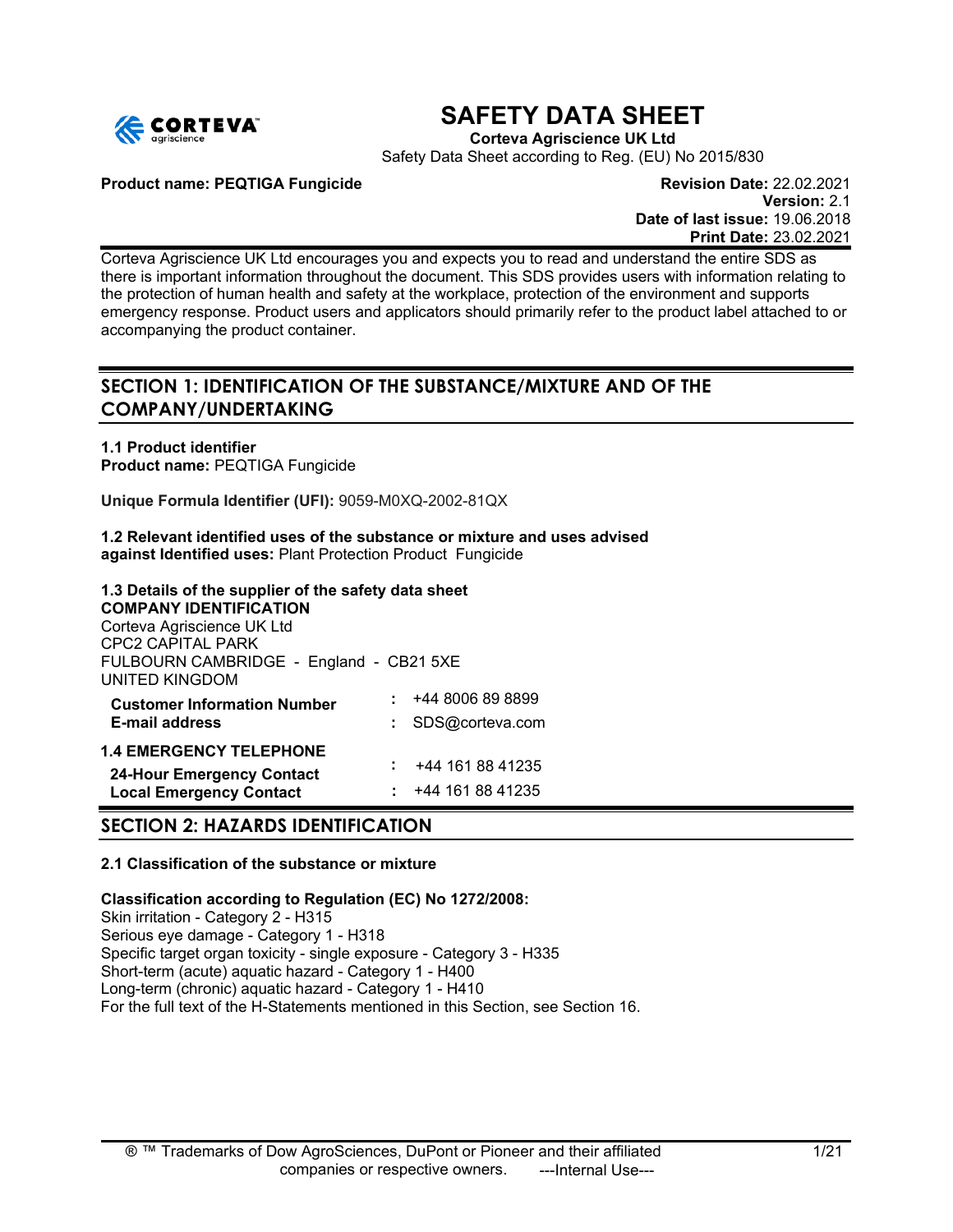# **2.2 Label elements**

**Labelling according to Regulation (EC) No 1272/2008:**

# **Hazard pictograms**



# **Signal Word: DANGER**

#### **Hazard statements**

| H315 | Causes skin irritation.                               |
|------|-------------------------------------------------------|
| H318 | Causes serious eye damage.                            |
| H335 | May cause respiratory irritation.                     |
| H410 | Very toxic to aquatic life with long lasting effects. |

#### **Precautionary statements**

| P280             | Wear protective gloves/ protective clothing/ eye protection/ face protection.                                                                                                                |
|------------------|----------------------------------------------------------------------------------------------------------------------------------------------------------------------------------------------|
| P302 + P352      | IF ON SKIN: Wash with plenty of water.                                                                                                                                                       |
| $P305 + P351$    | IF IN EYES: Rinse cautiously with water for several minutes. Remove contact lenses,                                                                                                          |
| + P338           | if present and easy to do. Continue rinsing.                                                                                                                                                 |
| P314             | Get medical advice/ attention if you feel unwell.                                                                                                                                            |
| P <sub>501</sub> | Dispose of contents/container to a licensed hazardous-waste disposal contractor or<br>collection site except for empty clean containers which can be disposed of as non-<br>hazardous waste. |

# **Supplemental information**<br>**EUH401** To avoid ris

- To avoid risks to human health and the environment, comply with the instructions for use.
- **Contains** Reaction mass of N,N-dimethyldecan-1-amide and N,N-dimethyloctanamide; cyclohexanone; Ethoxylated Alcohols, C12 to C15; Ethylhexanol

# **2.3 Other hazards**

No data available

# **SECTION 3: COMPOSITION/INFORMATION ON INGREDIENTS**

# **3.2 Mixtures**

This product is a mixture.

If present in this product, any not classified components disclosed above for which no country specific OEL value(s) is(are) indicated under Section 8, are being disclosed as voluntarily disclosed components.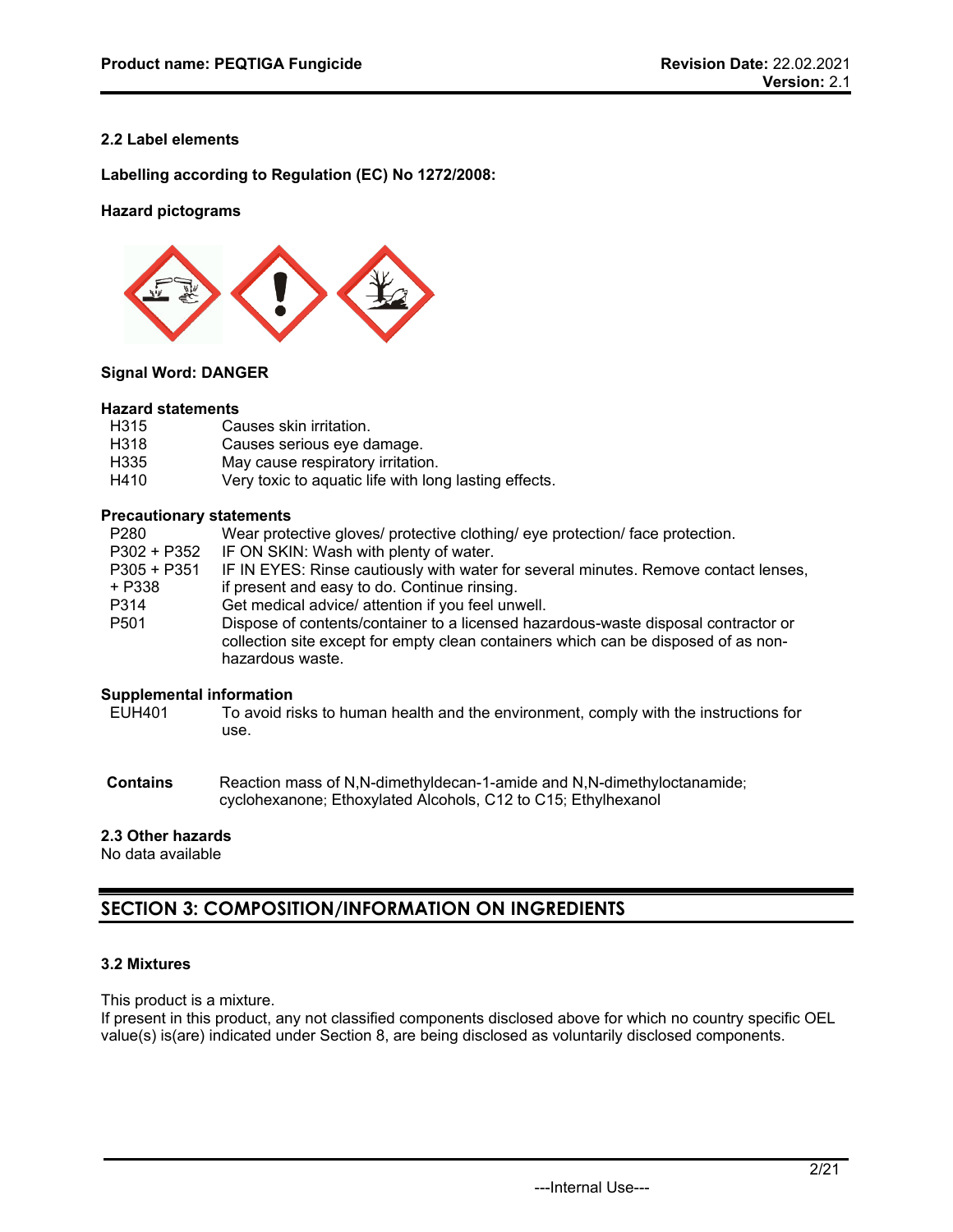| <b>CASRN</b><br>140-11-4<br>EC-No.<br>205-399-7<br>Index-No.                 | $>= 40.0 - 50.0 %$                  | Benzyl acetate                                               | Aquatic Chronic - 3 - H412                                                                                                                        |
|------------------------------------------------------------------------------|-------------------------------------|--------------------------------------------------------------|---------------------------------------------------------------------------------------------------------------------------------------------------|
| <b>CASRN</b><br>Not available<br>EC-No.<br>909-125-3<br>Index-No.            | $>= 10.0 - 20.0 %$ Reaction mass of | N,N-dimethyldecan-<br>1-amide and N,N-<br>dimethyloctanamide | Skin Irrit. - 2 - H315<br>Eye Dam. - 1 - H318<br>STOT SE - 3 - H335                                                                               |
| <b>CASRN</b><br>108-94-1<br>EC-No.<br>203-631-1<br>Index-No.<br>606-010-00-7 | $>= 3.0 - 5.10.0 %$                 | cyclohexanone                                                | Flam. Liq. - 3 - H226<br>Acute Tox. - 4 - H302<br>Acute Tox. - 4 - H332<br>Acute Tox. - 3 - H311<br>Skin Irrit. - 2 - H315<br>Eye Dam. - 1 - H318 |
| <b>CASRN</b><br>134180-76-0<br>EC-No.<br>603-798-4<br>Index-No.              | $>= 3.0 - 5.10.0 %$                 | Polyether modified<br>trisiloxane                            | Acute Tox. - 4 - H332<br>Eye Irrit. - 2 - H319                                                                                                    |
| <b>CASRN</b><br>517875-34-2<br>EC-No.<br>Not available<br>Index-No.          | 4.92%                               | Fenpicoxamid                                                 | Aquatic Acute - 1 - H400<br>Aquatic Chronic - 1 - H410                                                                                            |
| <b>CASRN</b><br>78330-21-9<br>EC-No.<br>Index-No.                            | $>= 3.0 - 5.10.0 %$                 | Ethoxylated<br>Alcohols, C12 to<br>C <sub>15</sub>           | Acute Tox. - 4 - H302<br>Eye Dam. - 1 - H318                                                                                                      |
| <b>CASRN</b><br>104-76-7<br>EC-No.<br>203-234-3<br>Index-No.                 | $>= 3.0 - 5.10.0 %$                 | Ethylhexanol                                                 | Acute Tox. - 4 - H332<br>Skin Irrit. - 2 - H315<br>Eye Irrit. - 2 - H319<br>STOT SE - 3 - H335                                                    |
| <b>CASRN</b><br>Not available<br>EC-No.<br>932-231-6<br>Index-No.            | $>= 3.0 - 5.10.0 %$                 | Benzenesulfonic<br>acid, C10-13-alkyl                        | Skin Irrit. - 2 - H315<br>Eye Dam. - 1 - H318<br>derivs., calcium salt Aquatic Chronic - 3 - H412                                                 |

For the full text of the H-Statements mentioned in this Section, see Section 16.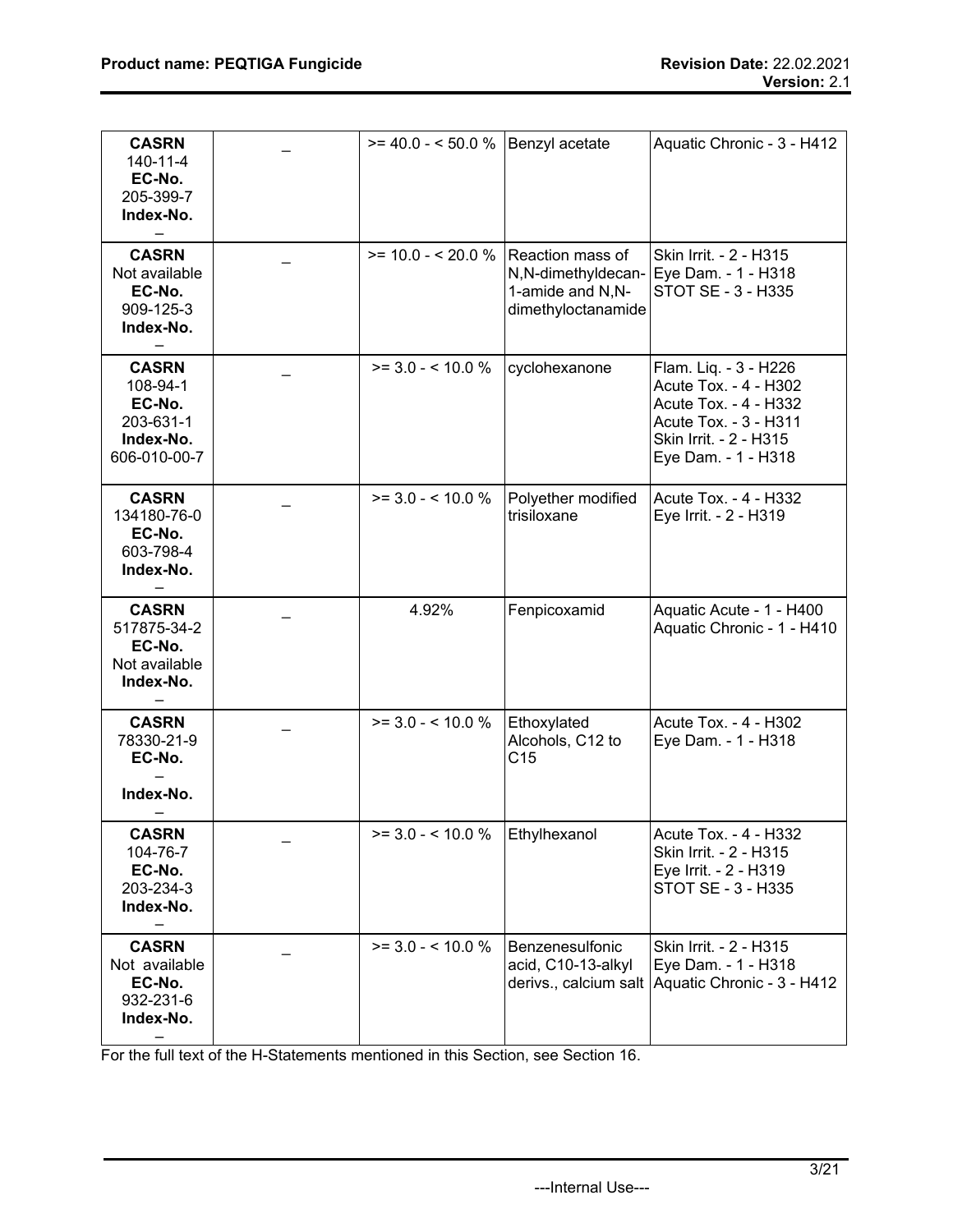# **SECTION 4: FIRST AID MEASURES**

#### **4.1 Description of first aid measures General advice:**

First Aid responders should pay attention to self-protection and use the recommended protective clothing (chemical resistant gloves, splash protection). If potential for exposure exists refer to Section 8 for specific personal protective equipment.

**Inhalation:** Move person to fresh air. If person is not breathing, call an emergency responder or ambulance, then give artificial respiration; if by mouth to mouth use rescuer protection (pocket mask etc). Call a poison control center or doctor for treatment advice. If breathing is difficult, oxygen should be administered by qualified personnel.

**Skin contact:** Take off contaminated clothing. Rinse skin immediately with plenty of water for 15-20 minutes. Call a poison control center or doctor for treatment advice. Suitable emergency safety shower facility should be available in work area.

**Eye contact:** Wash immediately and continuously with flowing water for at least 30 minutes. Remove contact lenses after the first 5 minutes and continue washing. Obtain prompt medical consultation, preferably from an ophthalmologist. Suitable emergency eye wash facility should be immediately available.

**Ingestion:** Immediately call a poison control center or doctor. Do not induce vomiting unless told to do so by a poison control center or doctor. Do not give any liquid to the person. Do not give anything by mouth to an unconscious person.

# **4.2 Most important symptoms and effects, both acute and delayed:**

Aside from the information found under Description of first aid measures (above) and Indication of immediate medical attention and special treatment needed (below), any additional important symptoms and effects are described in Section 11: Toxicology Information.

# **4.3 Indication of any immediate medical attention and special treatment needed**

**Notes to physician:** May cause asthma-like (reactive airways) symptoms. Bronchodilators, expectorants, antitussives and corticosteroids may be of help. Maintain adequate ventilation and oxygenation of the patient. Chemical eye burns may require extended irrigation. Obtain prompt consultation, preferably from an ophthalmologist. Because rapid absorption may occur through the lungs if aspirated and cause systemic effects, the decision of whether to induce vomiting or not should be made by a physician. If lavage is performed, suggest endotracheal and/or esophageal control. Danger from lung aspiration must be weighed against toxicity when considering emptying the stomach. No specific antidote. Treatment of exposure should be directed at the control of symptoms and the clinical condition of the patient. Have the Safety Data Sheet, and if available, the product container or label with you when calling a poison control center or doctor, or going for treatment. Repeated excessive exposure may aggravate preexisting lung disease.

# **SECTION 5: FIREFIGHTING MEASURES**

# **5.1 Extinguishing media**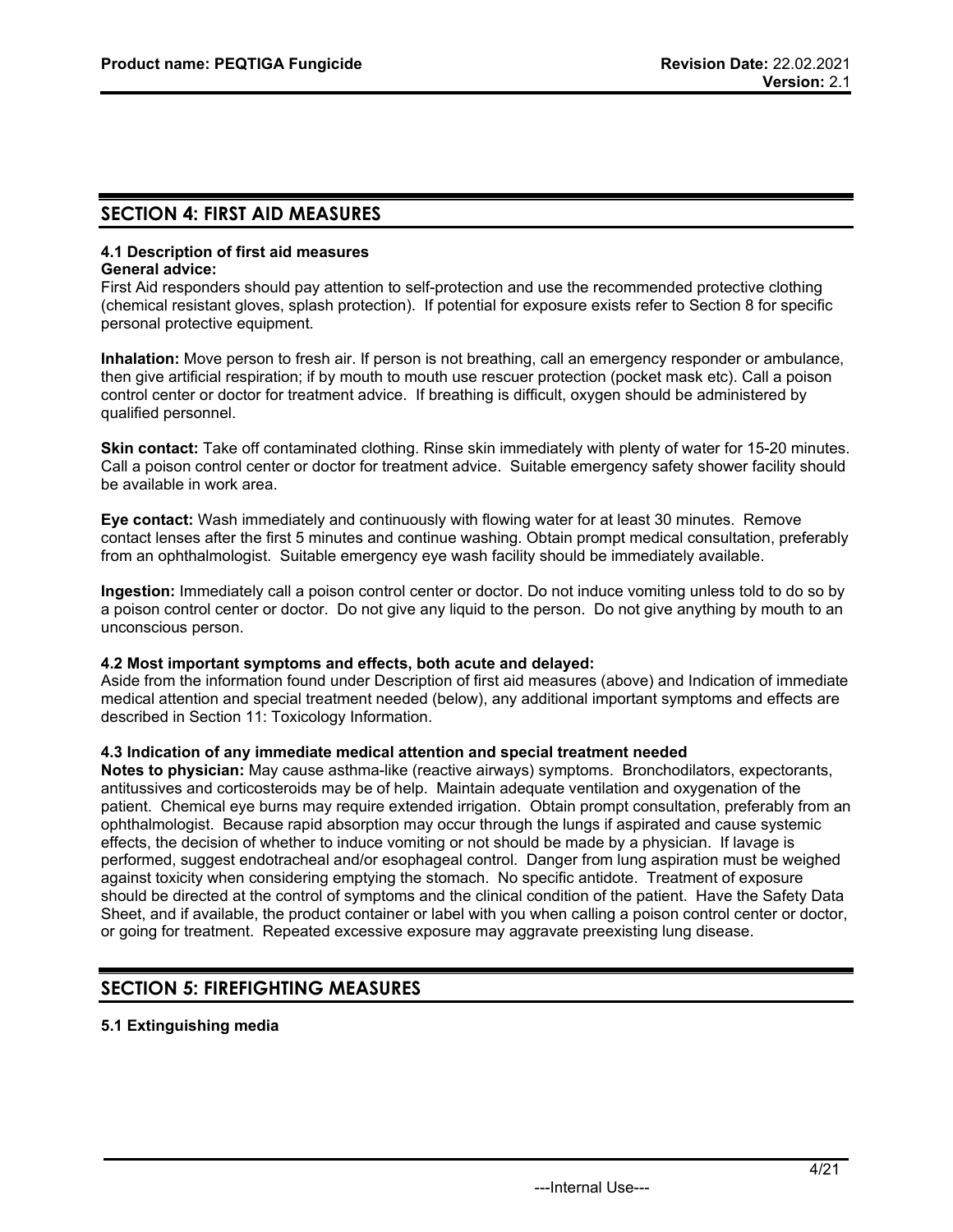**Suitable extinguishing media:** Water fog or fine spray. Dry chemical fire extinguishers. Carbon dioxide fire extinguishers. Foam. Alcohol resistant foams (ATC type) are preferred. General purpose synthetic foams (including AFFF) or protein foams may function, but will be less effective.

**Unsuitable extinguishing media:** No data available

# **5.2 Special hazards arising from the substance or mixture**

**Hazardous combustion products:** During a fire, smoke may contain the original material in addition to combustion products of varying composition which may be toxic and/or irritating. Combustion products may include and are not limited to: Nitrogen oxides. Carbon monoxide. Carbon dioxide.

**Unusual Fire and Explosion Hazards:** Violent steam generation or eruption may occur upon application of direct water stream to hot liquids.

# **5.3 Advice for firefighters**

**Fire Fighting Procedures:** Keep people away. Isolate fire and deny unnecessary entry. Consider feasibility of a controlled burn to minimize environment damage. Foam fire extinguishing system is preferred because uncontrolled water can spread possible contamination. Do not use direct water stream. May spread fire. Burning liquids may be moved by flushing with water to protect personnel and minimize property damage. Avoid accumulation of water. Product may be carried across water surface spreading fire or contacting an ignition source. Contain fire water run-off if possible. Fire water run-off, if not contained, may cause environmental damage. Review the "Accidental Release Measures" and the "Ecological Information" sections of this (M)SDS.

**Special protective equipment for firefighters:** Wear positive-pressure self-contained breathing apparatus (SCBA) and protective fire fighting clothing (includes fire fighting helmet, coat, trousers, boots, and gloves). Avoid contact with this material during fire fighting operations. If contact is likely, change to full chemical resistant fire fighting clothing with self-contained breathing apparatus. If this is not available, wear full chemical resistant clothing with self-contained breathing apparatus and fight fire from a remote location. For protective equipment in post-fire or non-fire clean-up situations, refer to the relevant sections.

# **SECTION 6: ACCIDENTAL RELEASE MEASURES**

**6.1 Personal precautions, protective equipment and emergency procedures:** Evacuate area. Refer to section 7, Handling, for additional precautionary measures. Keep unnecessary and unprotected personnel from entering the area. Only trained and properly protected personnel must be involved in clean-up operations. Keep upwind of spill. Ventilate area of leak or spill. No smoking in area. Use appropriate safety equipment. For additional information, refer to Section 8, Exposure Controls and Personal Protection.

**6.2 Environmental precautions:** Prevent from entering into soil, ditches, sewers, waterways and/or groundwater. See Section 12, Ecological Information. Spills or discharge to natural waterways is likely to kill aquatic organisms.

**6.3 Methods and materials for containment and cleaning up:** Contain spilled material if possible. Small spills: Absorb with materials such as: Clay. Dirt. Sand. Sweep up. Collect in suitable and properly labeled containers. Large spills: Contact the company for clean-up assistance. See Section 13, Disposal Considerations, for additional information.

**6.4 Reference to other sections:** References to other sections, if applicable, have been provided in the previous sub-sections.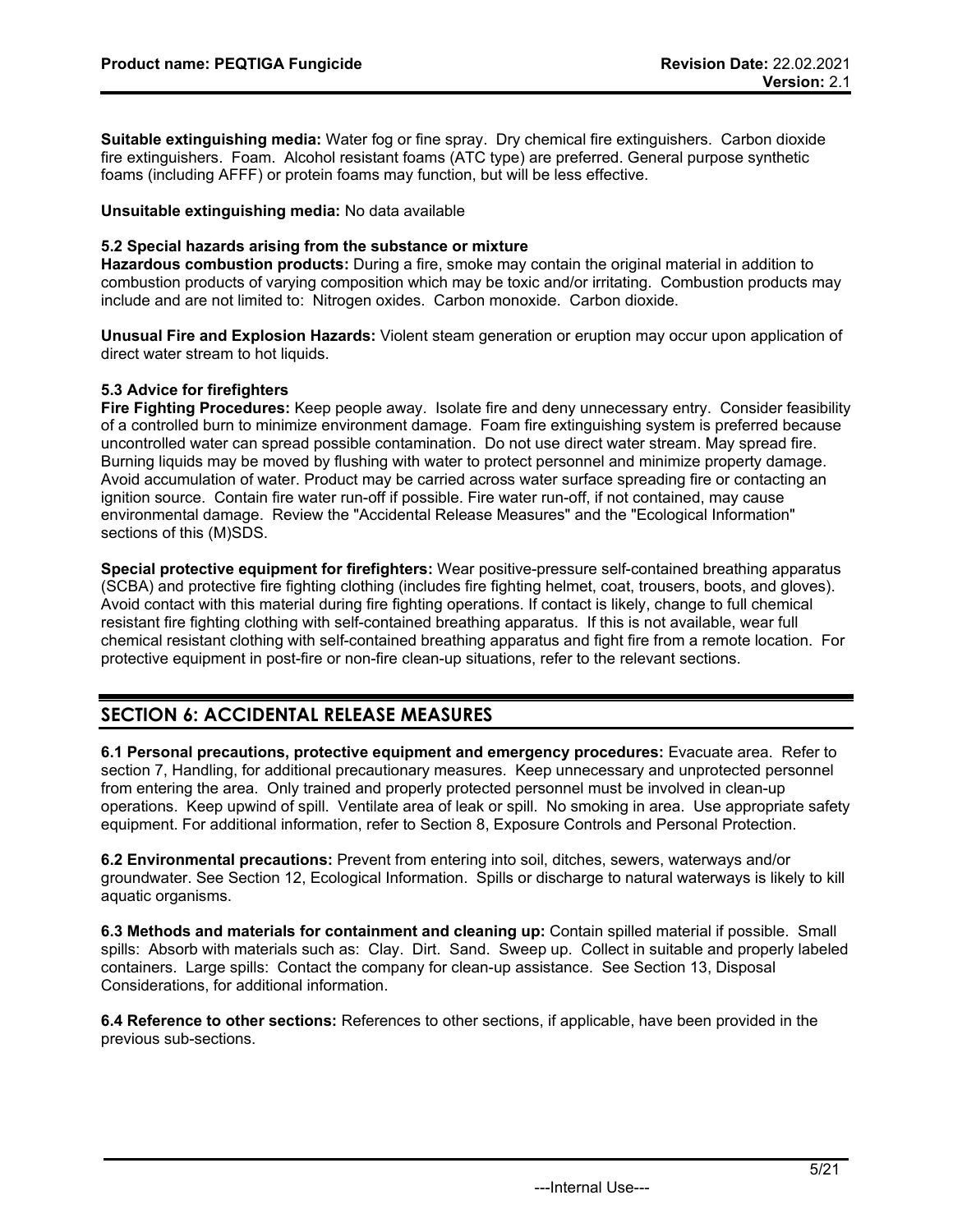# **SECTION 7: HANDLING AND STORAGE**

**7.1 Precautions for safe handling:** Keep away from heat, sparks and flame. Keep out of reach of children. Do not swallow. Do not get in eyes. Avoid contact with skin and clothing. Avoid breathing vapor or mist. Wash thoroughly after handling. Keep container closed. Use with adequate ventilation. Containers, even those that have been emptied, can contain vapors. Do not cut, drill, grind, weld, or perform similar operations on or near empty containers. See Section 8, EXPOSURE CONTROLS AND PERSONAL PROTECTION.

**7.2 Conditions for safe storage, including any incompatibilities:** Store in a dry place. Store in original container. Keep container tightly closed when not in use. Do not store near food, foodstuffs, drugs or potable water supplies.

**7.3 Specific end use(s):** Refer to product label.

# **SECTION 8: EXPOSURE CONTROLS/PERSONAL PROTECTION**

# **8.1 Control parameters**

If exposure limits exist, they are listed below. If no exposure limits are displayed, then no values are applicable.

| Component     | <b>Regulation</b> | <b>Type of listing</b> | <b>Value/Notation</b>     |
|---------------|-------------------|------------------------|---------------------------|
| cyclohexanone | <b>ACGIH</b>      | <b>TWA</b>             | 20 ppm                    |
|               | <b>ACGIH</b>      | <b>STEL</b>            | 50 ppm                    |
|               | <b>ACGIH</b>      | <b>TWA</b>             | <b>SKIN</b>               |
|               | <b>ACGIH</b>      | <b>STEL</b>            | <b>SKIN</b>               |
|               | 2000/39/EC        | <b>TWA</b>             | $40.8$ mg/m $3$<br>10 ppm |
|               | 2000/39/EC        | <b>TWA</b>             | <b>SKIN</b>               |
|               | 2000/39/EC        | <b>STEL</b>            | 81.6 mg/m3 20 ppm         |
|               | 2000/39/EC        | <b>STEL</b>            | <b>SKIN</b>               |
|               | GB EH40           | <b>TWA</b>             | <b>SKIN</b>               |
|               | GB EH40           | <b>STEL</b>            | <b>SKIN</b>               |
|               | GB EH40           | <b>TWA</b>             | 41 mg/m3 10 ppm           |
|               | GB EH40           | <b>STEL</b>            | 82 mg/m3 20 ppm           |
| Ethylhexanol  | Corteva OEL       | <b>TWA</b>             | 2 ppm SKIN                |
|               | 2017/164/EU       | <b>TWA</b>             | 5.4 mg/m3 1 ppm           |
|               | GB EH40           | TWA                    | 5.4 mg/m3 1 ppm           |

RECOMMENDATIONS IN THIS SECTION ARE FOR MANUFACTURING, COMMERCIAL BLENDING AND PACKAGING WORKERS. APPLICATORS AND HANDLERS SHOULD SEE THE PRODUCT LABEL FOR PROPER PERSONAL PROTECTIVE EQUIPMENT AND CLOTHING.

#### **Biological occupational exposure limits**

| <b>Components</b> | CAS-No.  | <b>Control</b><br>parameters   | specimen | Biological Sampling<br>time | Permissible<br>concentration           | <b>Basis</b>          |
|-------------------|----------|--------------------------------|----------|-----------------------------|----------------------------------------|-----------------------|
| cyclohexanone     | 108-94-1 | cyclohexan<br>ol               | Urine    | After shift                 | 2 Millimoles<br>per mole<br>Creatinine | GB EH40<br><b>BAT</b> |
|                   |          | $1.2 -$<br>Cyclohexan<br>ediol | Urine    | End of<br>shift at          | $80 \text{ mg/l}$                      | <b>ACGIH</b><br>BEI   |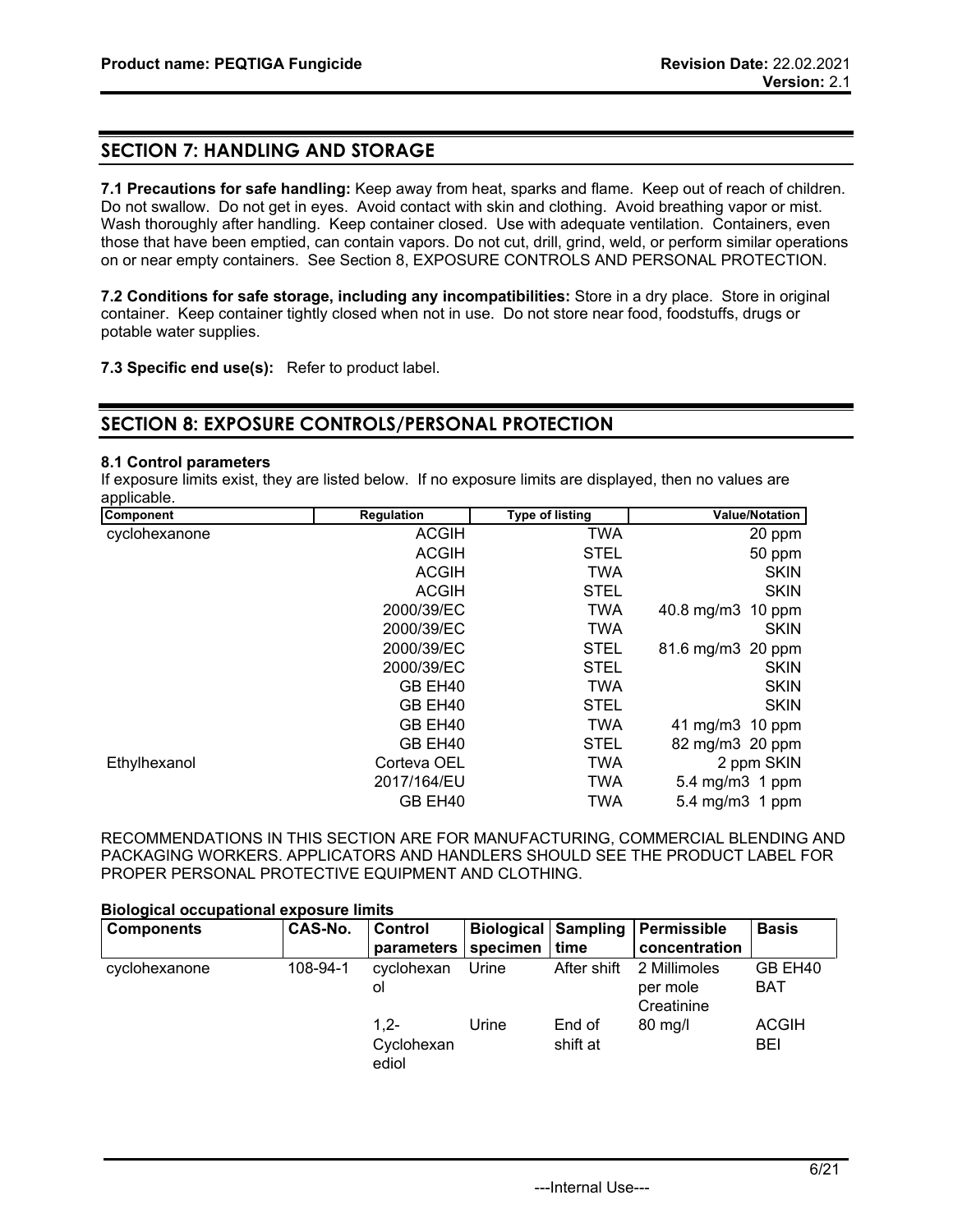|                        | end of<br>workweek                                              |          |                            |
|------------------------|-----------------------------------------------------------------|----------|----------------------------|
| Cyclohexan Urine<br>ol | End of<br>shift (As<br>soon as<br>possible<br>after<br>exposure | $8$ mg/l | <b>ACGIH</b><br><b>BEI</b> |
|                        | ceases)                                                         |          |                            |

# **Derived No Effect Level**

# cyclohexanone

| Workers |  |
|---------|--|
|---------|--|

| <b>Acute systemic effects</b> |                     | <b>Acute local effects</b> |            | Long-term systemic<br>effects |                   | <b>Long-term local effects</b> |            |
|-------------------------------|---------------------|----------------------------|------------|-------------------------------|-------------------|--------------------------------|------------|
| Dermal                        | Inhalation          | Dermal                     | Inhalation | Dermal                        | Inhalation        | Dermal                         | Inhalation |
| 4 mg/kg<br>bw/day             | $80 \text{ mg/m}$ 3 | n.a.                       | 80 mg/m3   | 4 mg/kg<br>bw/dav             | $40 \text{ mg/m}$ | n.a.                           | 40 mg/m3   |

# **Consumers**

| <b>Acute local effects</b><br><b>Acute systemic effects</b> |            |        | Long-term systemic effects |            |        | Long-term local<br>effects |        |        |                   |
|-------------------------------------------------------------|------------|--------|----------------------------|------------|--------|----------------------------|--------|--------|-------------------|
| Dermal                                                      | Inhalation | Oral   | Dermal                     | Inhalation | Dermal | Inhalation                 | Oral   | Dermal | <b>Inhalation</b> |
| mg/kg                                                       | 20         | 1.5    | n.a.                       | 40         | mg/kg  | 10                         | 1.5    | n.a.   | 20                |
| bw/day                                                      | mg/m3      | mg/kg  |                            | mg/m3      | bw/day | mg/m3                      | mg/kg  |        | mg/m3             |
|                                                             |            | bw/day |                            |            |        |                            | bw/day |        |                   |

# Ethylhexanol

# **Workers**

| <b>Acute systemic effects</b> |            | <b>Acute local effects</b> |            | Long-term systemic<br>effects |            | <b>Long-term local effects</b> |              |
|-------------------------------|------------|----------------------------|------------|-------------------------------|------------|--------------------------------|--------------|
| Dermal                        | Inhalation | Dermal                     | Inhalation | Dermal                        | Inhalation | Dermal                         | Inhalation   |
| n.a.                          | n.a.       | n.a.                       | 53.2       | $23 \text{ mg/kg}$            | 12.8       | n.a.                           | 53.2 $mg/m3$ |
|                               |            |                            | mg/m3106   | bw/dav                        | mg/m3      |                                |              |
|                               |            |                            | .4 mg/m3   |                               |            |                                |              |

# **Consumers**

| <b>Acute systemic effects</b> |            | <b>Acute local effects</b> |        | Long-term systemic effects |        |            | Long-term local<br>effects |        |            |
|-------------------------------|------------|----------------------------|--------|----------------------------|--------|------------|----------------------------|--------|------------|
| Dermal                        | Inhalation | Oral                       | Dermal | <b>Inhalation</b>          | Dermal | Inhalation | Oral                       | Dermal | Inhalation |
| n.a.                          | n.a.       | n.a.                       | n.a.   | 26.6                       | 11.4   | 2.3        | 1.1                        | n.a.   | 26.6       |
|                               |            |                            |        | mg/m3                      | mg/kg  | mg/m3      | mg/kg                      |        | mg/m3      |
|                               |            |                            |        |                            | bw/day |            | bw/day                     |        |            |

# **Predicted No Effect Concentration**

| cyclohexanone            |                |  |  |  |  |
|--------------------------|----------------|--|--|--|--|
| <b>Compartment</b>       | <b>PNEC</b>    |  |  |  |  |
| <b>IFresh water</b>      | $0.0329$ mg/l  |  |  |  |  |
| Marine water             | $0.00329$ mg/l |  |  |  |  |
| Intermittent use/release | $0.329$ mg/l   |  |  |  |  |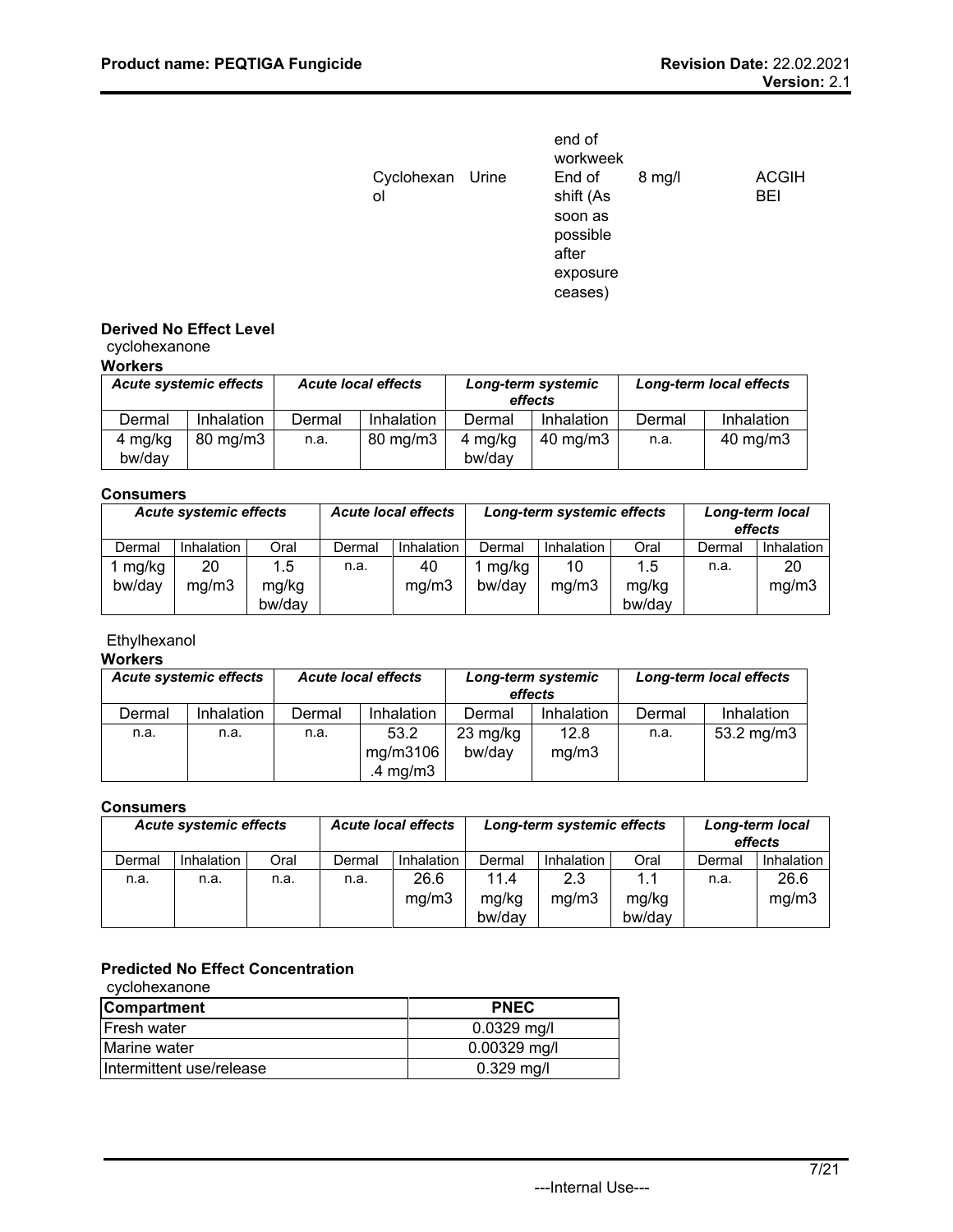| Sewage treatment plant       | $10 \text{ mq/l}$ |
|------------------------------|-------------------|
| <b>IFresh water sediment</b> | $0.168$ mg/kg     |
| Marine sediment              | $0.0168$ mg/kg    |
| Soil                         | $0.0143$ mg/kg    |

**Ethylhexanol** 

| Compartment                | <b>PNEC</b>                      |
|----------------------------|----------------------------------|
| Fresh water                | $0.017$ mg/l                     |
| Intermittent use/release   | $0.17$ mg/l                      |
| Marine water               | $0.002$ mg/l                     |
| Sewage treatment plant     | $10$ mg/l                        |
| Fresh water sediment       | 0.284 mg/kg dry weight<br>(d.w.) |
| Marine sediment            | 0.028 mg/kg dry weight<br>(d.w.) |
| Soil                       | 0.047 mg/kg dry weight<br>(d.w.) |
| Oral (Secondary Poisoning) | 55 mg/kg food                    |

# **8.2 Exposure controls**

**Engineering controls:** Use engineering controls to maintain airborne level below exposure limit requirements or guidelines. If there are no applicable exposure limit requirements or guidelines, use only with adequate ventilation. Local exhaust ventilation may be necessary for some operations.

# **Individual protection measures**

**Eye/face protection:** Use chemical goggles. Chemical goggles should be consistent with EN 166 or equivalent.

# **Skin protection**

**Hand protection:** Use chemical resistant gloves classified under Standard EN374: Protective gloves against chemicals and micro-organisms. Examples of preferred glove barrier materials include: Butyl rubber. Chlorinated polyethylene. Polyethylene. Ethyl vinyl alcohol laminate ("EVAL"). Examples of acceptable glove barrier materials include: Natural rubber ("latex"). Neoprene. Nitrile/butadiene rubber ("nitrile" or "NBR"). Polyvinyl chloride ("PVC" or "vinyl"). Viton. When prolonged or frequently repeated contact may occur, a glove with a protection class of 4 or higher (breakthrough time greater than 120 minutes according to EN 374) is recommended. When only brief contact is expected, a glove with a protection class of 1 or higher (breakthrough time greater than 10 minutes according to EN 374) is recommended. Glove thickness alone is not a good indicator of the level of protection a glove provides against a chemical substance as this level of protection is also highly dependent on the specific composition of the material that the glove is fabricated from. The thickness of the glove must, depending on model and type of material, generally be more than 0.35 mm to offer sufficient protection for prolonged and frequent contact with the substance. As an exception to this general rule it is known that multilayer laminate gloves may offer prolonged protection at thicknesses less than 0.35 mm. Other glove materials with a thickness of less than 0.35 mm may offer sufficient protection when only brief contact is expected. NOTICE: The selection of a specific glove for a particular application and duration of use in a workplace should also take into account all relevant workplace factors such as, but not limited to: Other chemicals which may be handled, physical requirements (cut/puncture protection, dexterity, thermal protection), potential body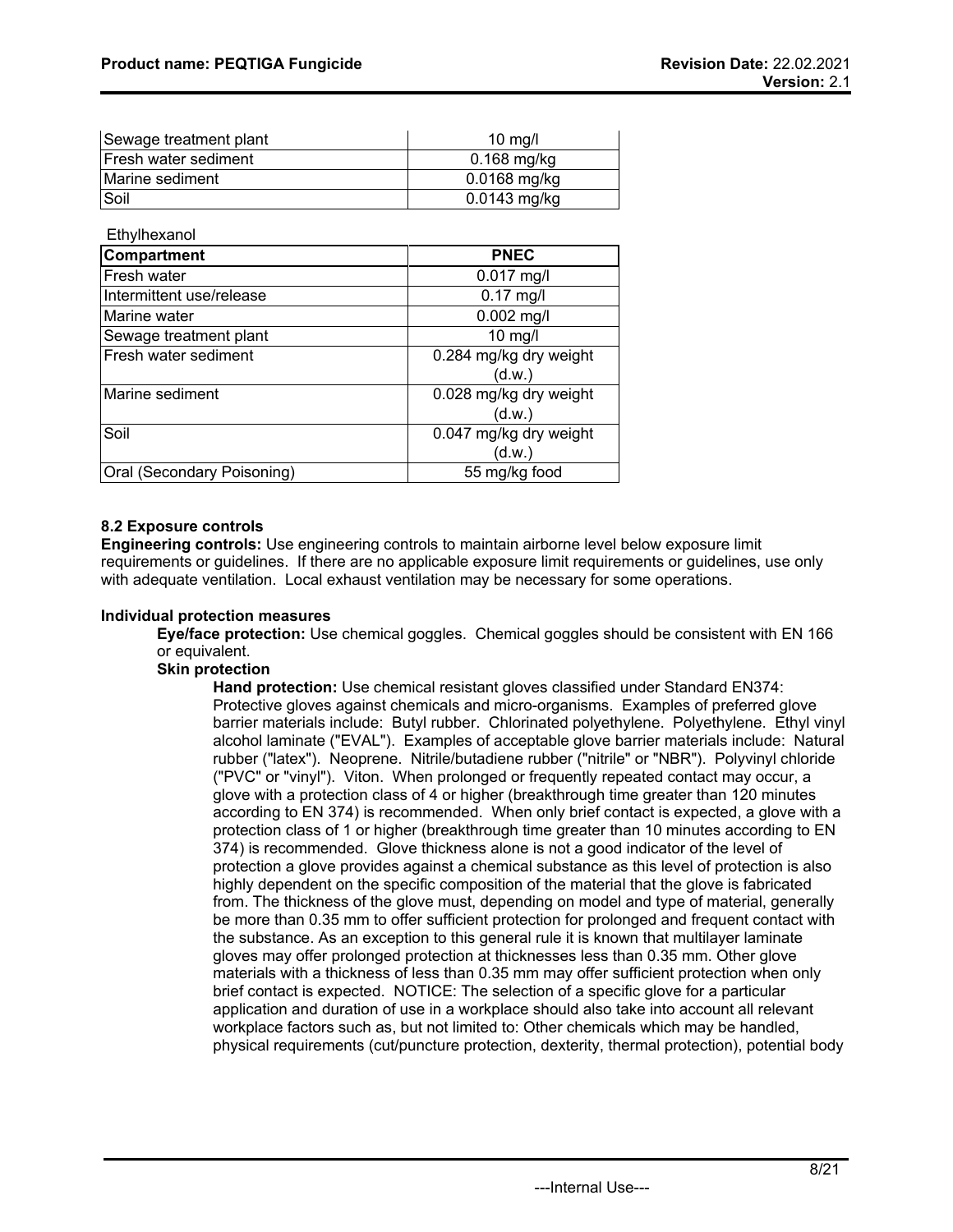reactions to glove materials, as well as the instructions/specifications provided by the glove supplier.

**Other protection:** Use protective clothing chemically resistant to this material. Selection of specific items such as face shield, boots, apron, or full body suit will depend on the task.

**Respiratory protection:** Respiratory protection should be worn when there is a potential to exceed the exposure limit requirements or guidelines. If there are no applicable exposure limit requirements or guidelines, use an approved respirator. Selection of air-purifying or positive-pressure supplied-air will depend on the specific operation and the potential airborne concentration of the material. For emergency conditions, use an approved positive-pressure self-contained breathing apparatus. In confined or poorly ventilated areas, use an approved self-contained breathing apparatus or positive pressure air line with auxiliary self-contained air supply.

Use the following CE approved air-purifying respirator: Organic vapor cartridge with a particulate pre-filter, type AP2 (meeting standard EN 14387).

#### **Environmental exposure controls**

See SECTION 7: Handling and storage and SECTION 13: Disposal considerations for measures to prevent excessive environmental exposure during use and waste disposal.

# **SECTION 9: PHYSICAL AND CHEMICAL PROPERTIES**

# **9.1 Information on basic physical and chemical properties**

| Appearance                                        |                                             |
|---------------------------------------------------|---------------------------------------------|
| <b>Physical state</b>                             | Liquid.                                     |
| Color                                             | Clear light yellow                          |
| Odor                                              | Fruity                                      |
| <b>Odor Threshold</b>                             | No data available                           |
| рH                                                | 4.35 pH Electrode 1% solution               |
| <b>Melting point/range</b>                        | No data available                           |
| <b>Freezing point</b>                             | No data available                           |
| Boiling point (760 mmHg)                          | No data available                           |
| <b>Flash point</b>                                | 80.5 °C Pensky-Martens Closed Cup ASTM D 93 |
| <b>Evaporation Rate (Butyl Acetate</b><br>$= 1$   | No data available                           |
| Flammability (solid, gas)                         | Not Applicable                              |
| Lower explosion limit                             | No data available                           |
| <b>Upper explosion limit</b>                      | No data available                           |
| <b>Vapor Pressure</b>                             | No data available                           |
| <b>Relative Vapor Density (air = 1)</b>           | No data available                           |
| <b>Relative Density (water = 1)</b>               | No data available                           |
| <b>Water solubility</b>                           | emulsifies in water                         |
| <b>Partition coefficient: n-</b><br>octanol/water | No data available                           |
| <b>Auto-ignition temperature</b>                  | 382 °C EC Method A15                        |
| <b>Decomposition temperature</b>                  | No data available                           |
| <b>Dynamic Viscosity</b>                          | 7.52 mPa.s at 20 °C OECD Test Guideline 114 |
| <b>Kinematic Viscosity</b>                        | 4.53 mm2/s at 40 $^{\circ}$ C               |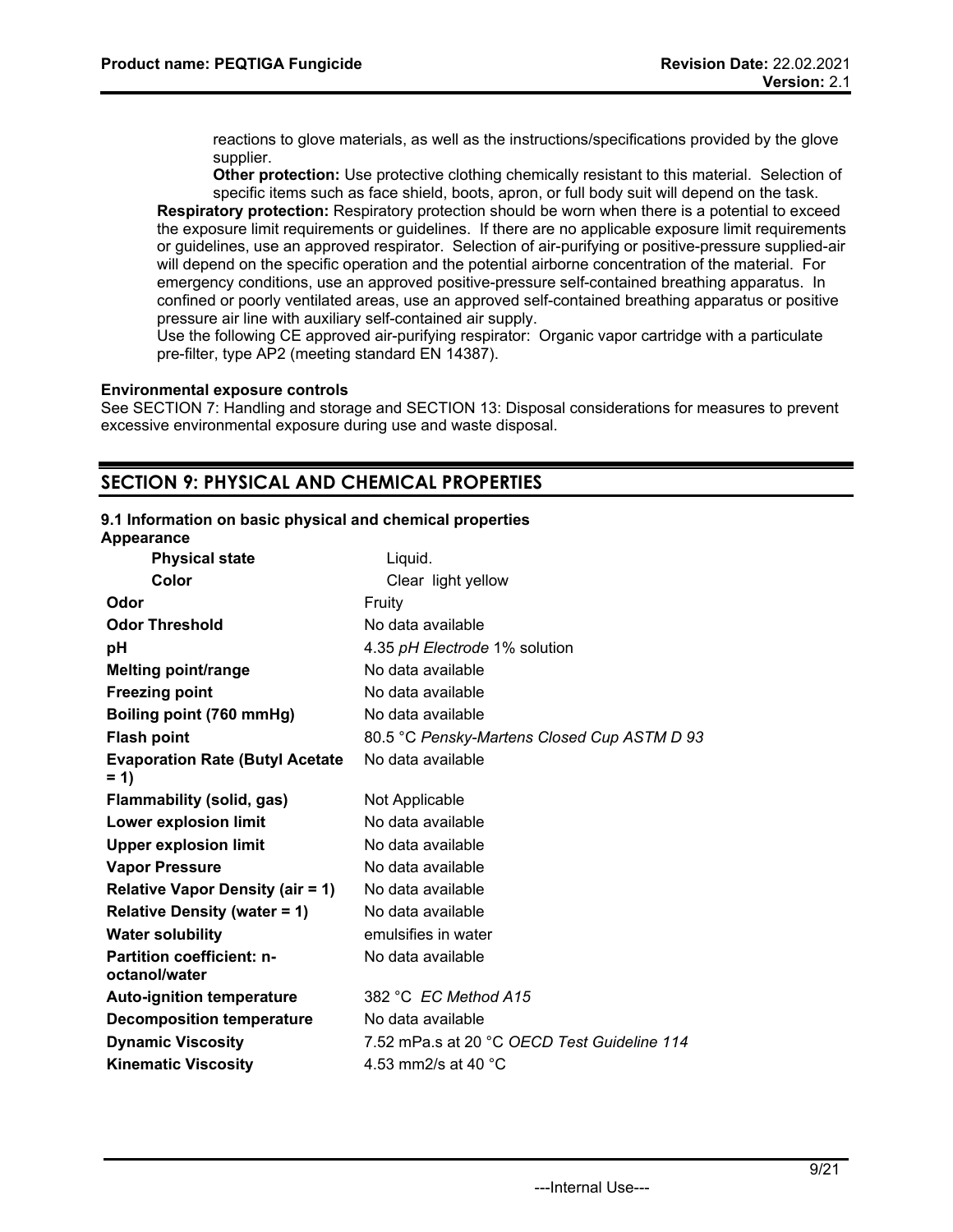| <b>Explosive properties</b> | Not explosive EC Method A.14 |
|-----------------------------|------------------------------|
| <b>Oxidizing properties</b> | No EC Method A.21            |
| 9.2 Other information       |                              |

NOTE: The physical data presented above are typical values and should not be construed as a specification.

# **SECTION 10: STABILITY AND REACTIVITY**

**Molecular weight** Not applicable

**10.1 Reactivity:** No dangerous reaction known under conditions of normal use.

**10.2 Chemical stability:** Thermally stable at typical use temperatures.

**10.3 Possibility of hazardous reactions:** Polymerization will not occur.

**10.4 Conditions to avoid:** Exposure to elevated temperatures can cause product to decompose.

**10.5 Incompatible materials:** Avoid contact with: Acids. Bases. Reducing agents. Strong oxidizers.

**10.6 Hazardous decomposition products:** Decomposition products depend upon temperature, air supply and the presence of other materials. Decomposition products can include and are not limited to: Carbon monoxide. Carbon dioxide. Nitrogen oxides.

# **SECTION 11: TOXICOLOGICAL INFORMATION**

*Toxicological information appears in this section when such data is available.*

#### **11.1 Information on toxicological effects Acute toxicity**

# **Acute oral toxicity**

Low toxicity if swallowed. Small amounts swallowed incidentally as a result of normal handling operations are not likely to cause injury; however, swallowing larger amounts may cause injury. Swallowing may result in gastrointestinal irritation.

As product: Single dose oral LD50 has not been determined. Based on information for component(s):

LD50, Rat, > 5,000 mg/kg Estimated.

#### **Acute dermal toxicity**

Prolonged skin contact is unlikely to result in absorption of harmful amounts.

As product: The dermal LD50 has not been determined. Based on information for component(s): LD50, Rat, > 5,000 mg/kg Estimated.

# **Acute inhalation toxicity**

Prolonged excessive exposure to mist may cause adverse effects. Vapor concentrations are attainable which could be hazardous on single exposure. Excessive exposure may cause irritation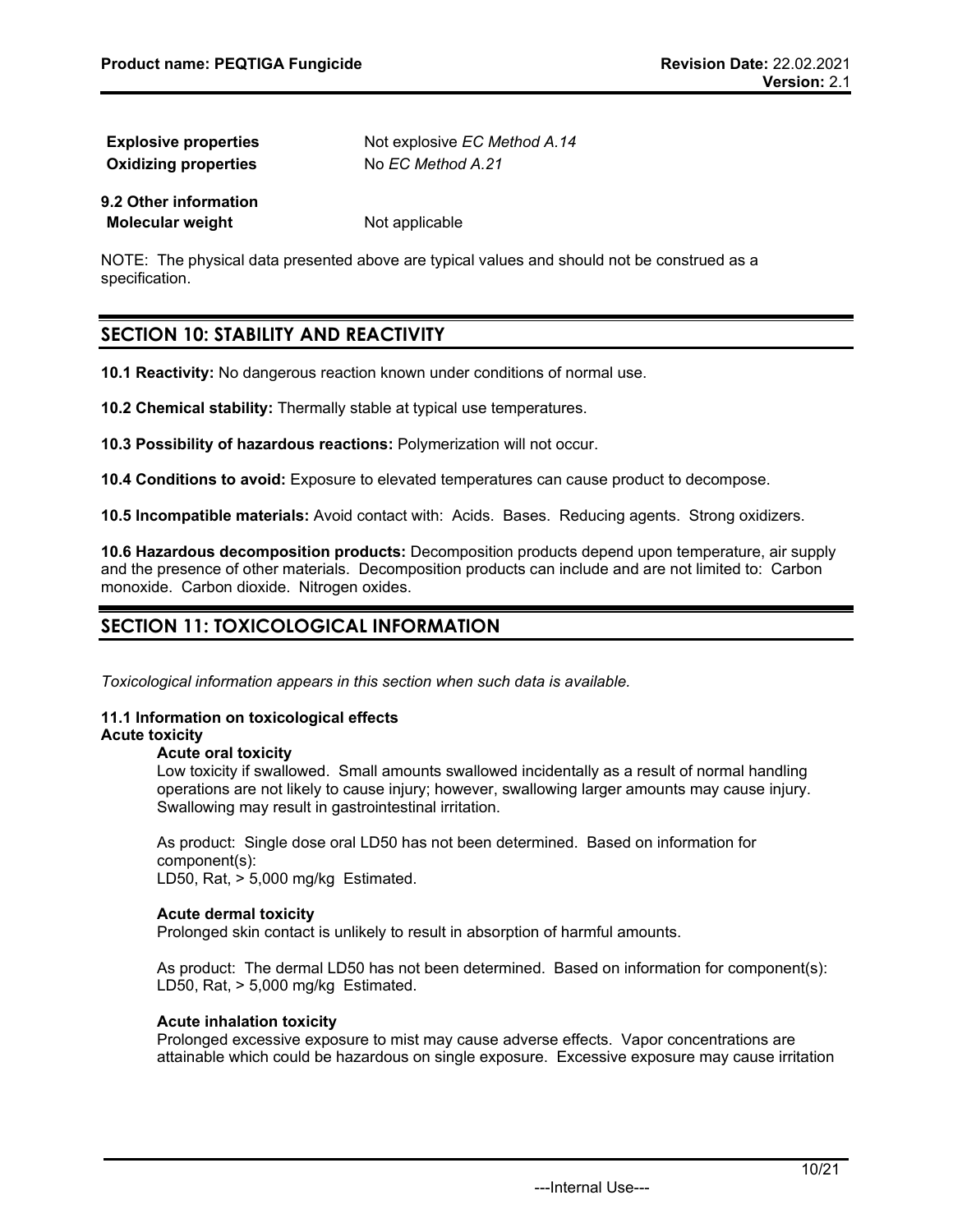to upper respiratory tract (nose and throat) and lungs. Symptoms of excessive exposure may be anesthetic or narcotic effects; dizziness and drowsiness may be observed. As product: The LC50 has not been determined.

#### **Skin corrosion/irritation**

Brief contact may cause moderate skin irritation with local redness. Prolonged contact may cause severe skin irritation with local redness and discomfort.

#### **Serious eye damage/eye irritation**

May cause severe irritation with corneal injury which may result in permanent impairment of vision, even blindness. Chemical burns may occur.

#### **Sensitization**

For the active ingredient(s): Did not demonstrate the potential for contact allergy in mice.

For the solvent(s):

Did not cause allergic skin reactions when tested in guinea pigs.

For respiratory sensitization: No relevant data found.

#### **Specific Target Organ Systemic Toxicity (Single Exposure)**

Contains component(s) which are classified as specific target organ toxicant, single exposure, category 3. Route of Exposure: Inhalation

# **Specific Target Organ Systemic Toxicity (Repeated Exposure)**

For the active ingredient(s): In animals, effects have been reported on the following organs: Liver. Kidney.

Based on information for component(s): In animals, effects have been reported on the following organs: Blood. Kidney. Liver. Spleen. Central nervous system.

#### **Carcinogenicity**

For the active ingredient(s): Did not cause cancer in laboratory animals. For the minor component(s): In laboratory animals, evidence of carcinogenic activity was observed. The observed tumors do not appear to be relevant for men.

# **Teratogenicity**

For the active ingredient(s): Did not cause birth defects or any other fetal effects in laboratory animals. For the minor component(s): Has caused birth defects in laboratory animals only at doses toxic to the mother. Has been toxic to the fetus in laboratory animals at doses toxic to the mother.

#### **Reproductive toxicity**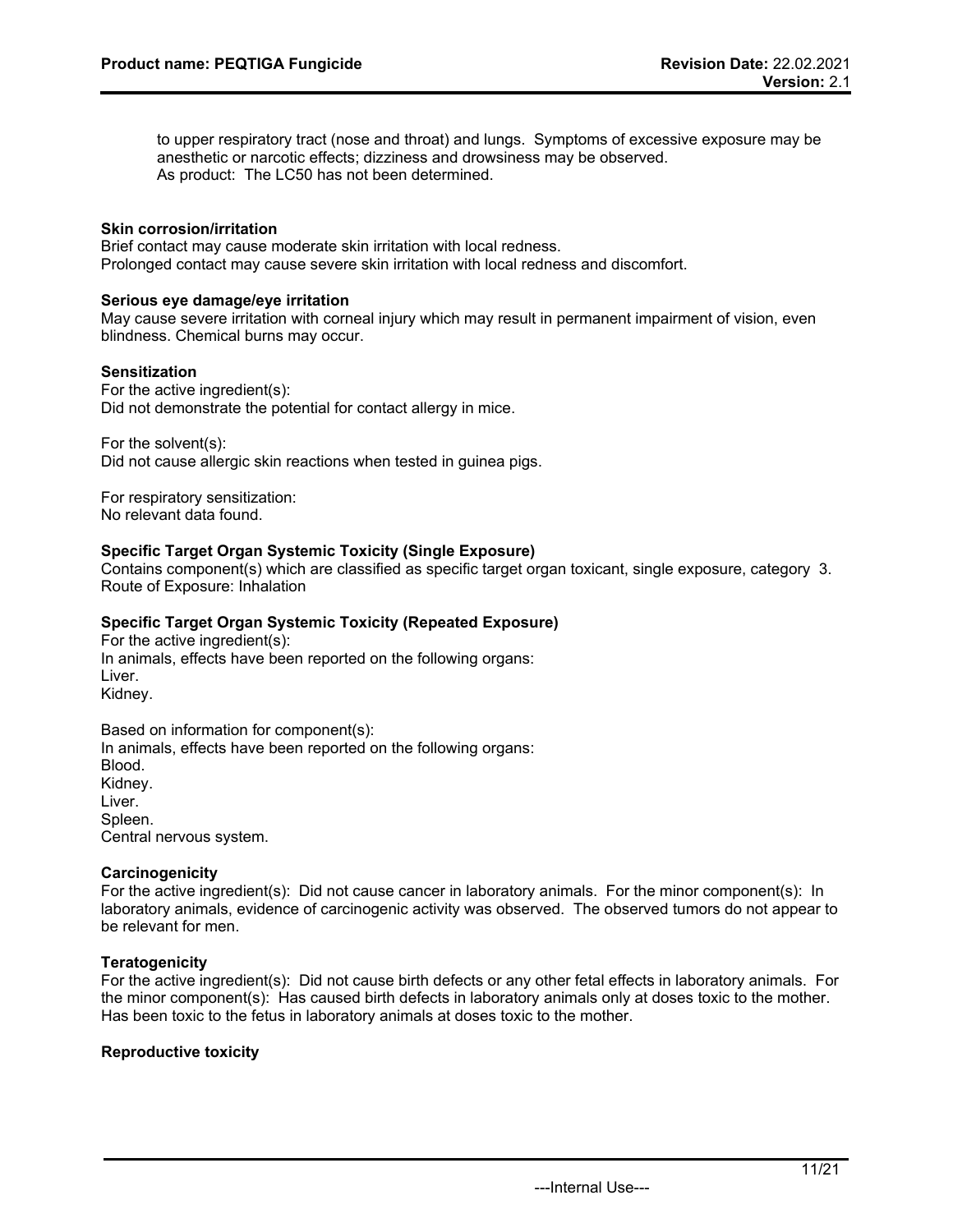For the active ingredient(s): In animal studies, did not interfere with reproduction. For the minor component(s): Cyclohexanone caused reduced growth and survival of offspring in an animal reproduction study. Dose levels producing this effect also caused central nervous system effects in parental animals. In animal studies, has been shown to interfere with reproduction in males. Effects have been seen only at doses that produced significant toxicity to the parent animals.

# **Mutagenicity**

For the active ingredient(s): In vitro genetic toxicity studies were predominantly negative. Animal genetic toxicity studies were negative.

For the minor component(s): In vitro genetic toxicity studies were negative in some cases and positive in other cases. Animal genetic toxicity studies were inconclusive

# **Aspiration Hazard**

May be harmful if swallowed and enters airways.

# **COMPONENTS INFLUENCING TOXICOLOGY:**

# **Benzyl acetate**

# **Acute inhalation toxicity**

LC0, Rat, male and female, 4 Hour, > 0.766 mg/l OECD Test Guideline 403 No deaths occurred at this concentration.

#### **Reaction mass of N,N-dimethyldecan-1-amide and N,N-dimethyloctanamide**

#### **Acute inhalation toxicity**

Prolonged excessive exposure to mist may cause adverse effects. Mist may cause irritation of upper respiratory tract (nose and throat).

LC50, Rat, 4 Hour, dust/mist, > 3.551 mg/l

# **cyclohexanone**

# **Acute inhalation toxicity**

Vapor concentrations are attainable which could be hazardous on single exposure. May cause central nervous system effects. Excessive exposure may cause severe irritation to upper respiratory tract (nose and throat) and lungs.

LC50, Rat, 4 Hour, vapour, > 6.2 mg/l No deaths occurred at this concentration.

# **Polyether modified trisiloxane**

# **Acute inhalation toxicity**

Prolonged excessive exposure to mist may cause serious adverse effects, even death. Mist may cause irritation of upper respiratory tract (nose and throat).

As product: LC50, Rat, 4 Hour, dust/mist, 1.08 mg/l OECD Test Guideline 403

# **Fenpicoxamid**

# **Acute inhalation toxicity**

No adverse effects are anticipated from single exposure to dust. Based on the available data, respiratory irritation was not observed.

Maximum attainable concentration. LC50, Rat, male and female, 4 Hour, dust/mist, > 0.53 mg/l No deaths occurred at this concentration.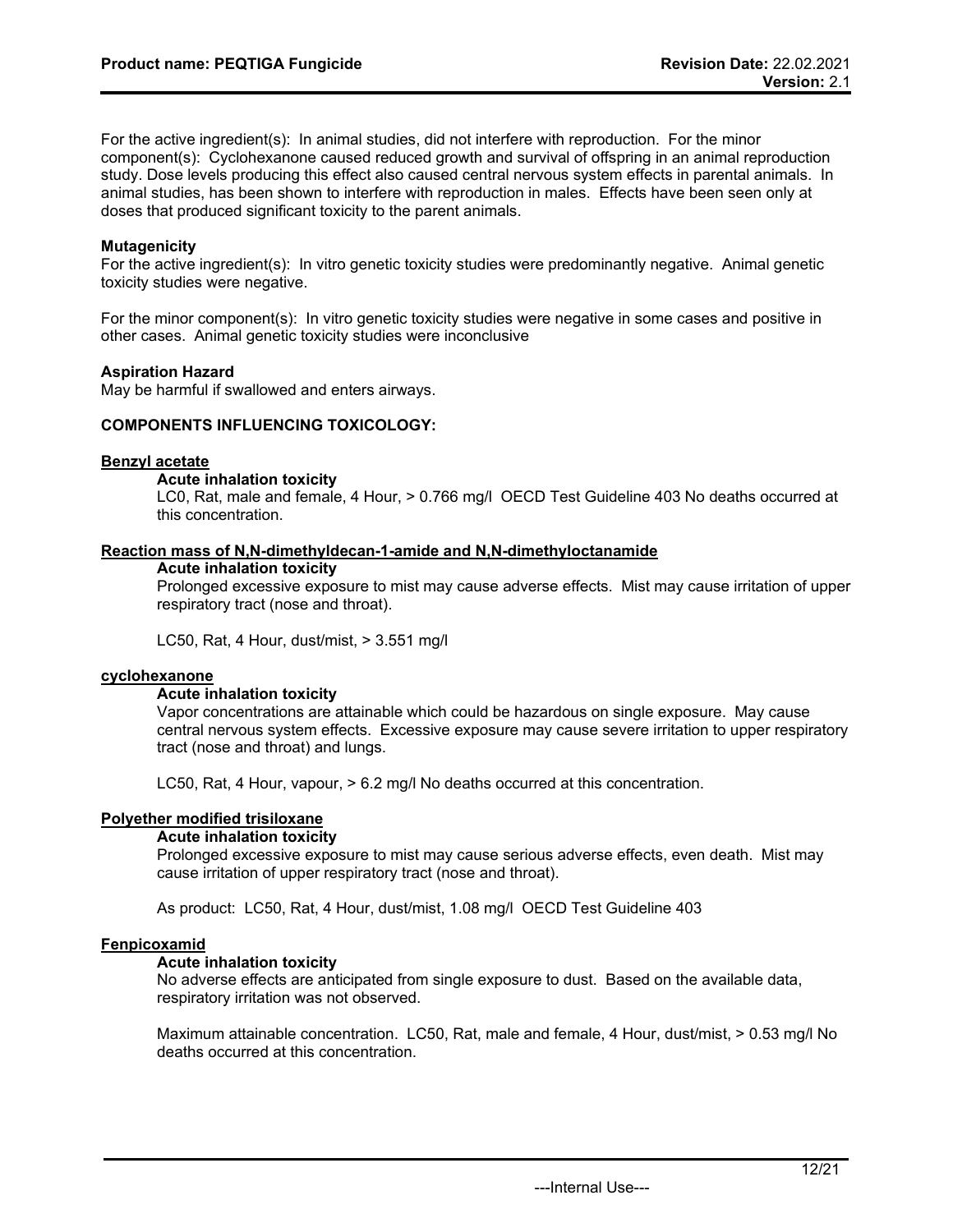# **Ethoxylated Alcohols, C12 to C15**

### **Acute inhalation toxicity**

Vapor may cause irritation of the upper respiratory tract (nose and throat). Mist may cause irritation of upper respiratory tract (nose and throat).

# **Ethylhexanol**

# **Acute inhalation toxicity**

Prolonged excessive exposure may cause adverse effects. May cause respiratory irritation and central nervous system depression. If material is heated or aerosol/mist is produced, concentrations may be attained that are sufficient to cause respiratory irritation and other effects.

LC50, Rat, 4 Hour, dust/mist, 2.17 mg/l

#### **Benzenesulfonic acid, C10-13-alkyl derivs., calcium salt**

#### **Acute inhalation toxicity**

Prolonged excessive exposure to dust may cause adverse effects. Excessive exposure may cause irritation to upper respiratory tract (nose and throat).

The LC50 has not been determined.

# **SECTION 12: ECOLOGICAL INFORMATION**

*Ecotoxicological information appears in this section when such data is available.*

#### **12.1 Toxicity**

# **Acute toxicity to fish**

LC50, Oncorhynchus mykiss (rainbow trout), flow-through test, 96 Hour, 0.078 mg/l, OECD Test Guideline 203

#### **Acute toxicity to aquatic invertebrates**

Material is very toxic to aquatic organisms (LC50/EC50/IC50 below 1 mg/L in the most sensitive species).

EC50, Daphnia magna (Water flea), static test, 48 Hour, 0.048 mg/l, OECD Test Guideline 202

#### **Acute toxicity to algae/aquatic plants**

ErC50, Pseudokirchneriella subcapitata (green algae), 72 Hour, > 30 mg/l, OECD Test Guideline 201

#### **Toxicity to Above Ground Organisms**

Material is practically non-toxic to birds on an acute basis (LD50 > 2000 mg/kg).

oral LD50, Colinus virginianus (Bobwhite quail), > 2000mg/kg bodyweight.

contact LD50, Apis mellifera (bees), 48 Hour, 53.4µg/bee

oral LD50, Apis mellifera (bees), 48 Hour, > 205.6µg/bee

# **12.2 Persistence and degradability**

# **Benzyl acetate**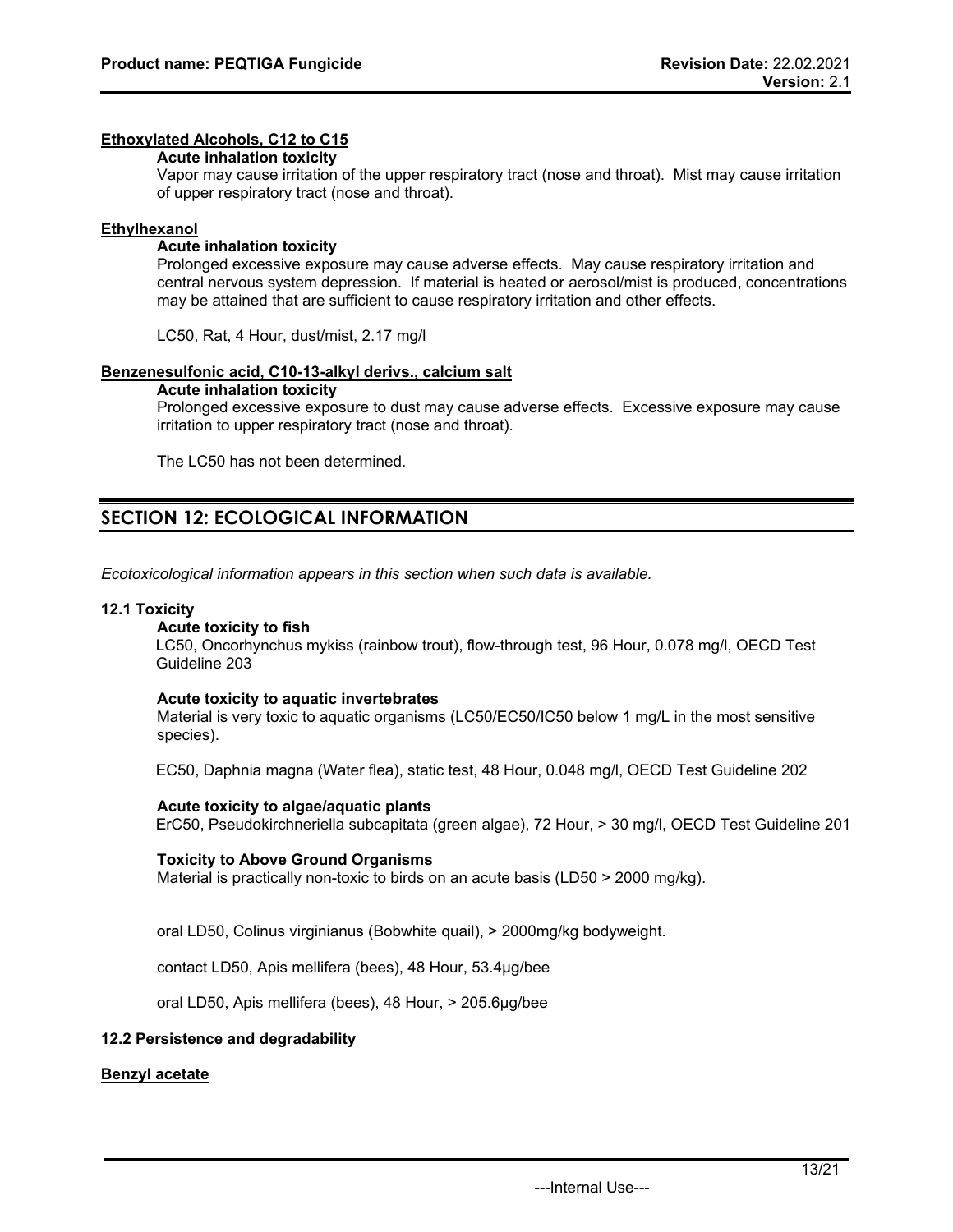**Biodegradability:** Material is readily biodegradable. Passes OECD test(s) for ready biodegradability. 10-day Window: Pass **Biodegradation:** 100 % **Exposure time:** 28 d **Method:** OECD Test Guideline 301B or Equivalent 10-day Window: Not applicable **Biodegradation:** 92 - 96 % **Exposure time:** 28 d **Method:** OECD Test Guideline 301C or Equivalent

# **Theoretical Oxygen Demand:** 2.24 mg/mg

#### **Reaction mass of N,N-dimethyldecan-1-amide and N,N-dimethyloctanamide**

**Biodegradability:** Material is readily biodegradable. Passes OECD test(s) for ready biodegradability. 10-day Window: Pass **Biodegradation:** > 80 % **Exposure time:** 28 d **Method:** OECD Test Guideline 301F or Equivalent

# **Chemical Oxygen Demand:** 2.890 mg/g

### **cyclohexanone**

**Biodegradability:** Material is readily biodegradable. Passes OECD test(s) for ready biodegradability.

10-day Window: Not applicable **Biodegradation:** 87 % **Exposure time:** 14 d **Method:** OECD Test Guideline 301C or Equivalent 10-day Window: Pass **Biodegradation:** 90 - 100 % **Exposure time:** 28 d **Method:** OECD Test Guideline 301F

#### **Polyether modified trisiloxane**

**Biodegradability:** Material is readily biodegradable. Passes OECD test(s) for ready biodegradability.

**Biodegradation:** > 60 % **Exposure time:** 28 d **Method:** OECD Test Guideline 301F

# **Fenpicoxamid**

**Biodegradability:** Material is expected to biodegrade very slowly (in the environment). Fails to pass OECD/EEC tests for ready biodegradability. Chemical degradation (hydrolysis) is expected in the environment within days to weeks.

10-day Window: Fail **Biodegradation:** 12.5 % **Exposure time:** 28 d **Method:** OECD Test Guideline 301B or Equivalent

**Stability in Water (1/2-life)**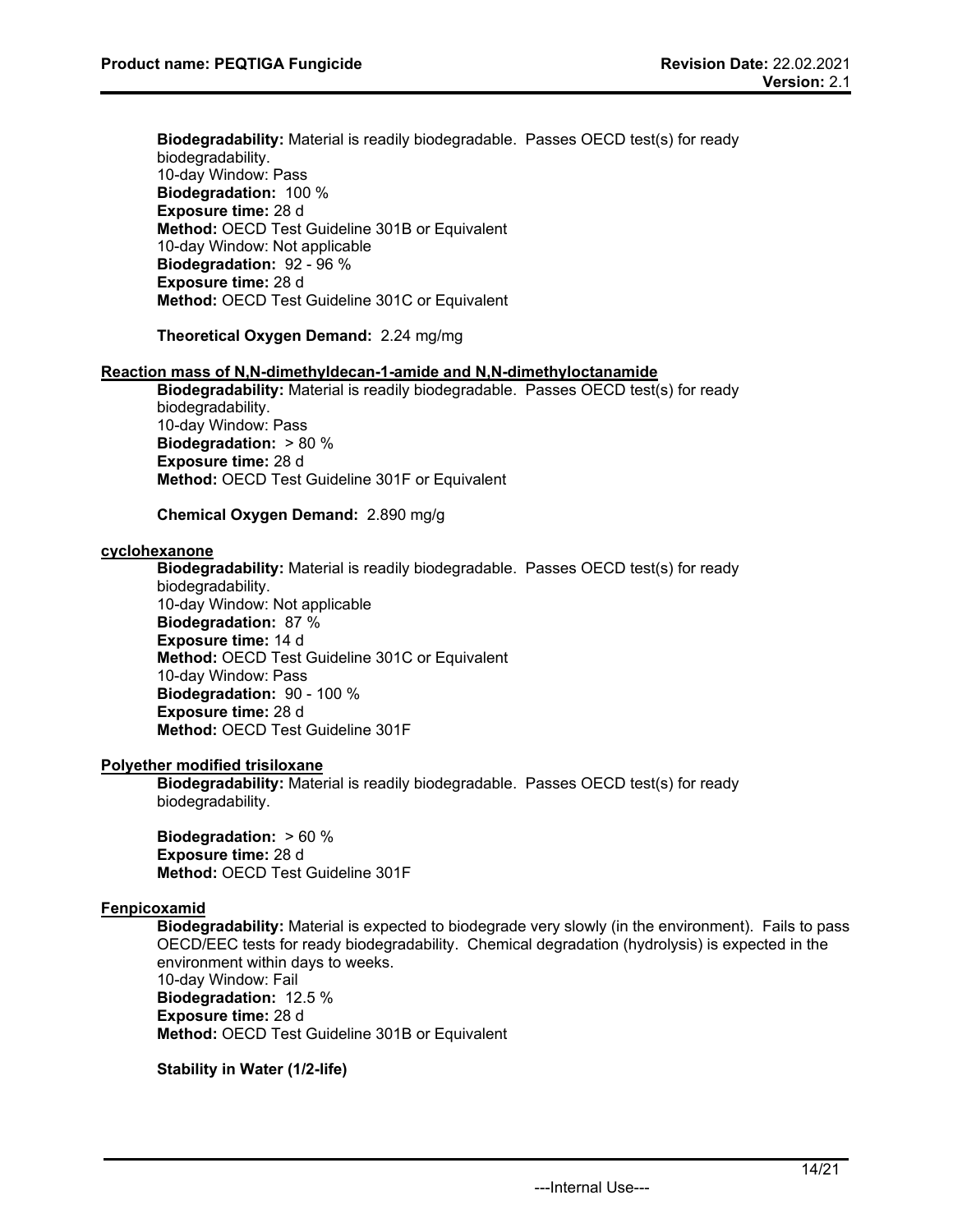Hydrolysis, DT50, 7.1 d, pH 4 Hydrolysis, DT50, 0.92 d, pH 7 Hydrolysis, DT50, 0.024 d, pH 9

# **Ethoxylated Alcohols, C12 to C15**

**Biodegradability:** Material is readily biodegradable. Passes OECD test(s) for ready biodegradability. 10-day Window: Pass **Biodegradation:** > 90 % **Exposure time:** 28 d **Method:** OECD Test Guideline 301E or Equivalent 10-day Window: Pass **Biodegradation:** > 60 % **Exposure time:** 28 d **Method:** OECD Test Guideline 301B or Equivalent

# **Ethylhexanol**

**Biodegradability:** Material is readily biodegradable. Passes OECD test(s) for ready biodegradability. Material is ultimately biodegradable (reaches > 70% mineralization in OECD test(s) for inherent biodegradability). 10-day Window: Not applicable **Biodegradation:** > 95 % **Exposure time:** 5 d **Method:** OECD Test Guideline 302B or Equivalent 10-day Window: Pass **Biodegradation:** 68 % **Exposure time:** 17 d **Method:** OECD Test Guideline 301B or Equivalent

# **Benzenesulfonic acid, C10-13-alkyl derivs., calcium salt**

**Biodegradability:** Material is readily biodegradable. Passes OECD test(s) for ready biodegradability. 10-day Window: Pass **Biodegradation:** 100 % **Exposure time:** 28 d **Method:** OECD Test Guideline 301B or Equivalent

# **12.3 Bioaccumulative potential**

# **Benzyl acetate**

**Bioaccumulation:** Bioconcentration potential is low (BCF < 100 or Log Pow < 3). **Partition coefficient: n-octanol/water(log Pow):** 1.96 Measured

# **Reaction mass of N,N-dimethyldecan-1-amide and N,N-dimethyloctanamide**

**Bioaccumulation:** Bioconcentration potential is moderate (BCF between 100 and 3000 or Log Pow between 3 and 5).

**Partition coefficient: n-octanol/water(log Pow):** <3.44 at 20 °C

# **cyclohexanone**

**Bioaccumulation:** Bioconcentration potential is low (BCF < 100 or Log Pow < 3). **Partition coefficient: n-octanol/water(log Pow):** 0.81 Measured

# **Polyether modified trisiloxane**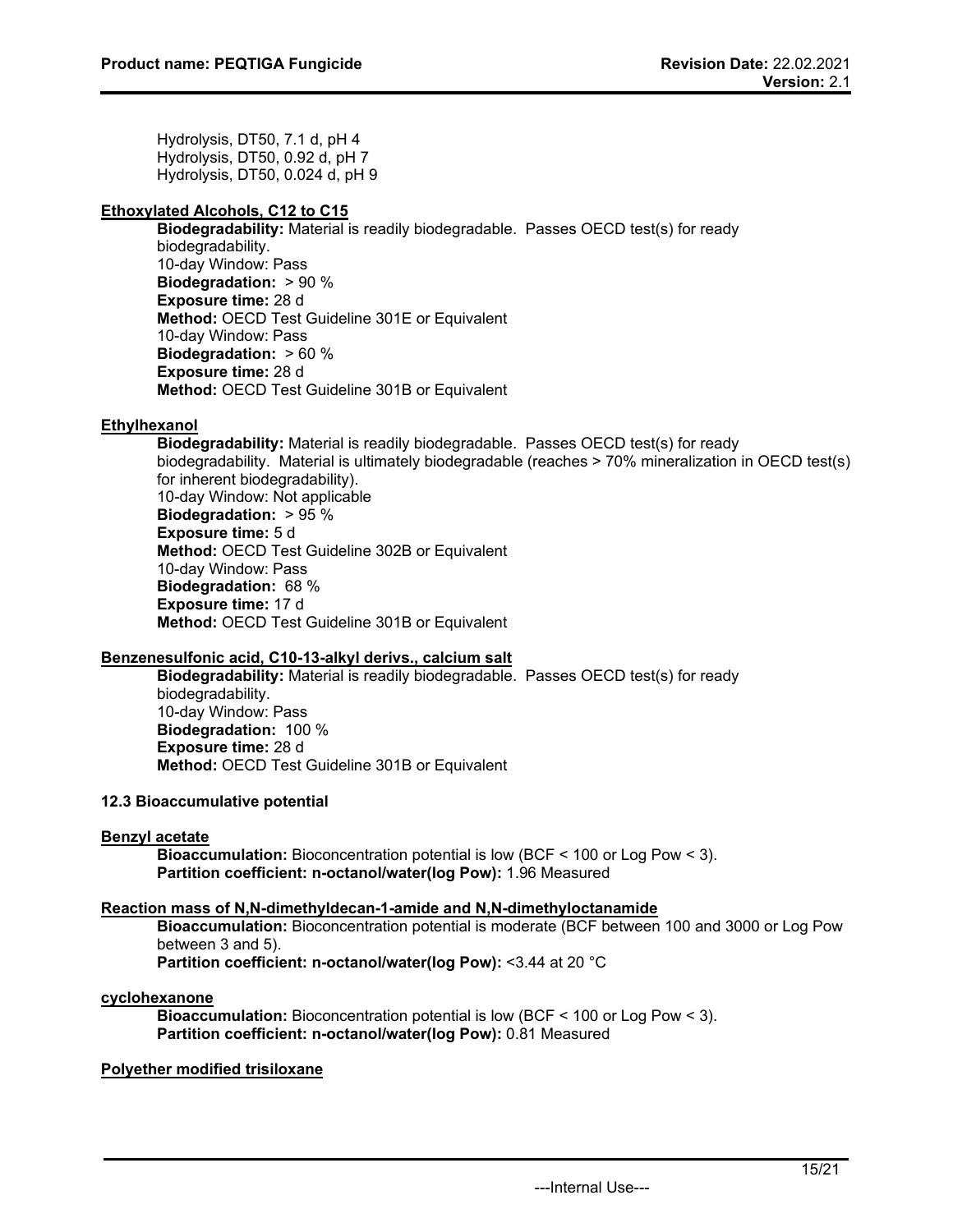**Bioaccumulation:** No relevant data found.

#### **Fenpicoxamid**

**Bioaccumulation:** Bioconcentration potential is moderate (BCF between 100 and 3000 or Log Pow between 3 and 5).

**Partition coefficient: n-octanol/water(log Pow):** 4.4 at 20 °C

# **Ethoxylated Alcohols, C12 to C15**

**Bioaccumulation:** No relevant data found.

#### **Ethylhexanol**

**Bioaccumulation:** Bioconcentration potential is moderate (BCF between 100 and 3000 or Log Pow between 3 and 5).

**Partition coefficient: n-octanol/water(log Pow):** 3.1 Measured

#### **Benzenesulfonic acid, C10-13-alkyl derivs., calcium salt**

**Bioaccumulation:** Bioconcentration potential is moderate (BCF between 100 and 3000 or Log Pow between 3 and 5). **Partition coefficient: n-octanol/water(log Pow):** 2.89 **Bioconcentration factor (BCF):** 2 - 1,000

# **12.4 Mobility in soil**

#### **Benzyl acetate**

Potential for mobility in soil is medium (Koc between 150 and 500). **Partition coefficient (Koc):** 277 Estimated.

#### **Reaction mass of N,N-dimethyldecan-1-amide and N,N-dimethyloctanamide**

Potential for mobility in soil is low (Koc between 500 and 2000). **Partition coefficient (Koc):** 527.3

# **cyclohexanone**

Potential for mobility in soil is very high (Koc between 0 and 50). **Partition coefficient (Koc):** 15 Estimated.

# **Polyether modified trisiloxane**

No relevant data found.

#### **Fenpicoxamid**

Expected to be relatively immobile in soil (Koc > 5000). **Partition coefficient (Koc):** > 5000

# **Ethoxylated Alcohols, C12 to C15**

No relevant data found.

#### **Ethylhexanol**

Potential for mobility in soil is low (Koc between 500 and 2000). **Partition coefficient (Koc):** 800 Estimated.

# **Benzenesulfonic acid, C10-13-alkyl derivs., calcium salt**

No relevant data found.

# **12.5 Results of PBT and vPvB assessment**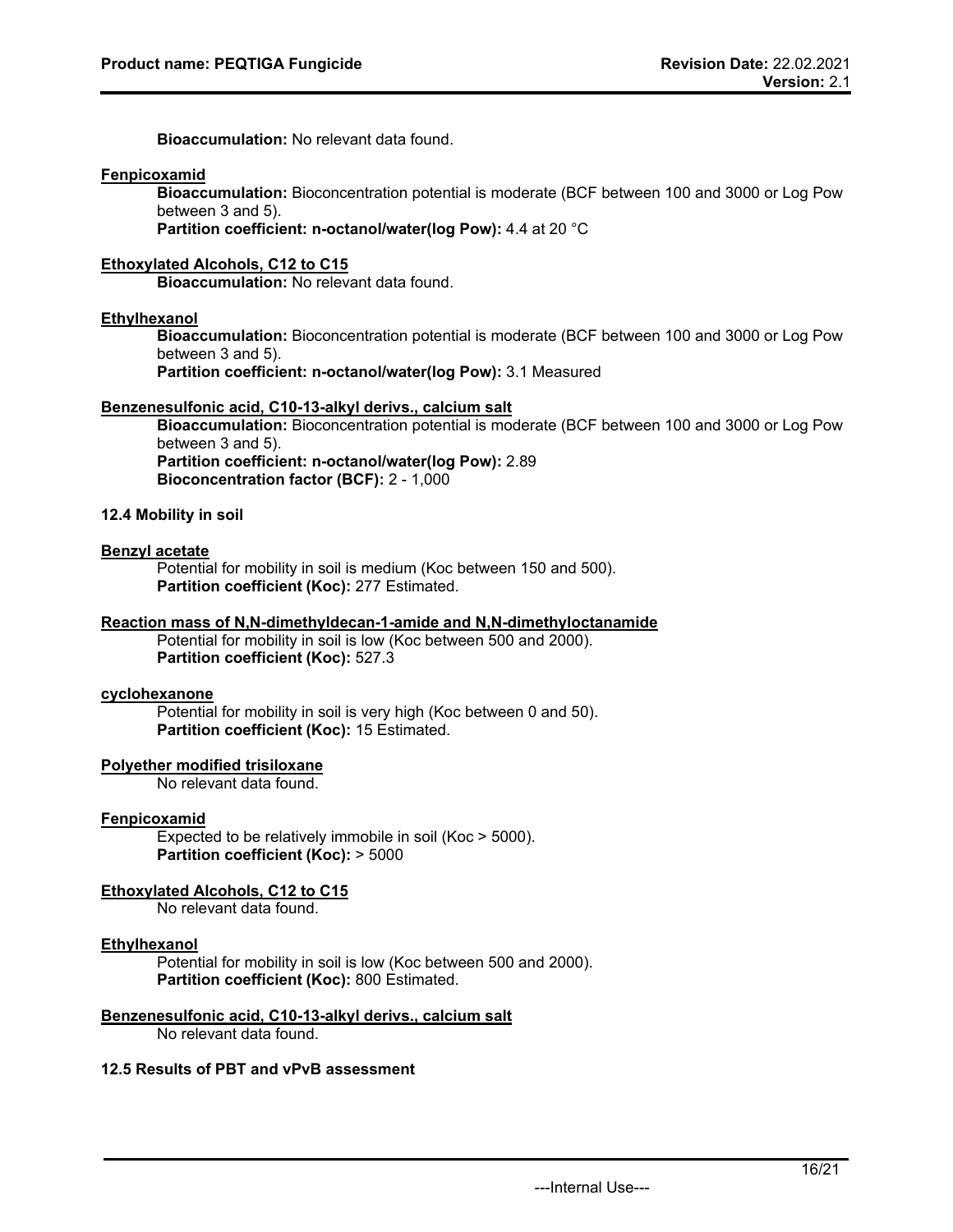# **Benzyl acetate**

This substance has not been assessed for persistence, bioaccumulation and toxicity (PBT).

# **Reaction mass of N,N-dimethyldecan-1-amide and N,N-dimethyloctanamide**

This substance is not considered to be persistent, bioaccumulating and toxic (PBT). This substance is not considered to be very persistent and very bioaccumulating (vPvB).

# **cyclohexanone**

This substance is not considered to be persistent, bioaccumulating and toxic (PBT). This substance is not considered to be very persistent and very bioaccumulating (vPvB).

# **Polyether modified trisiloxane**

This substance has not been assessed for persistence, bioaccumulation and toxicity (PBT).

# **Fenpicoxamid**

This substance is not considered to be persistent, bioaccumulating and toxic (PBT). This substance is not considered to be very persistent and very bioaccumulating (vPvB).

# **Ethoxylated Alcohols, C12 to C15**

This substance is not considered to be persistent, bioaccumulating and toxic (PBT). This substance is not considered to be very persistent and very bioaccumulating (vPvB).

# **Ethylhexanol**

This substance is not considered to be persistent, bioaccumulating and toxic (PBT). This substance is not considered to be very persistent and very bioaccumulating (vPvB).

# **Benzenesulfonic acid, C10-13-alkyl derivs., calcium salt**

This substance is not considered to be persistent, bioaccumulating and toxic (PBT). This substance is not considered to be very persistent and very bioaccumulating (vPvB).

# **12.6 Other adverse effects**

# **Benzyl acetate**

This substance is not on the Montreal Protocol list of substances that deplete the ozone layer.

# **Reaction mass of N,N-dimethyldecan-1-amide and N,N-dimethyloctanamide**

This substance is not on the Montreal Protocol list of substances that deplete the ozone layer.

# **cyclohexanone**

This substance is not on the Montreal Protocol list of substances that deplete the ozone layer.

# **Polyether modified trisiloxane**

This substance is not on the Montreal Protocol list of substances that deplete the ozone layer.

# **Fenpicoxamid**

This substance is not on the Montreal Protocol list of substances that deplete the ozone layer.

# **Ethoxylated Alcohols, C12 to C15**

This substance is not on the Montreal Protocol list of substances that deplete the ozone layer.

# **Ethylhexanol**

This substance is not on the Montreal Protocol list of substances that deplete the ozone layer.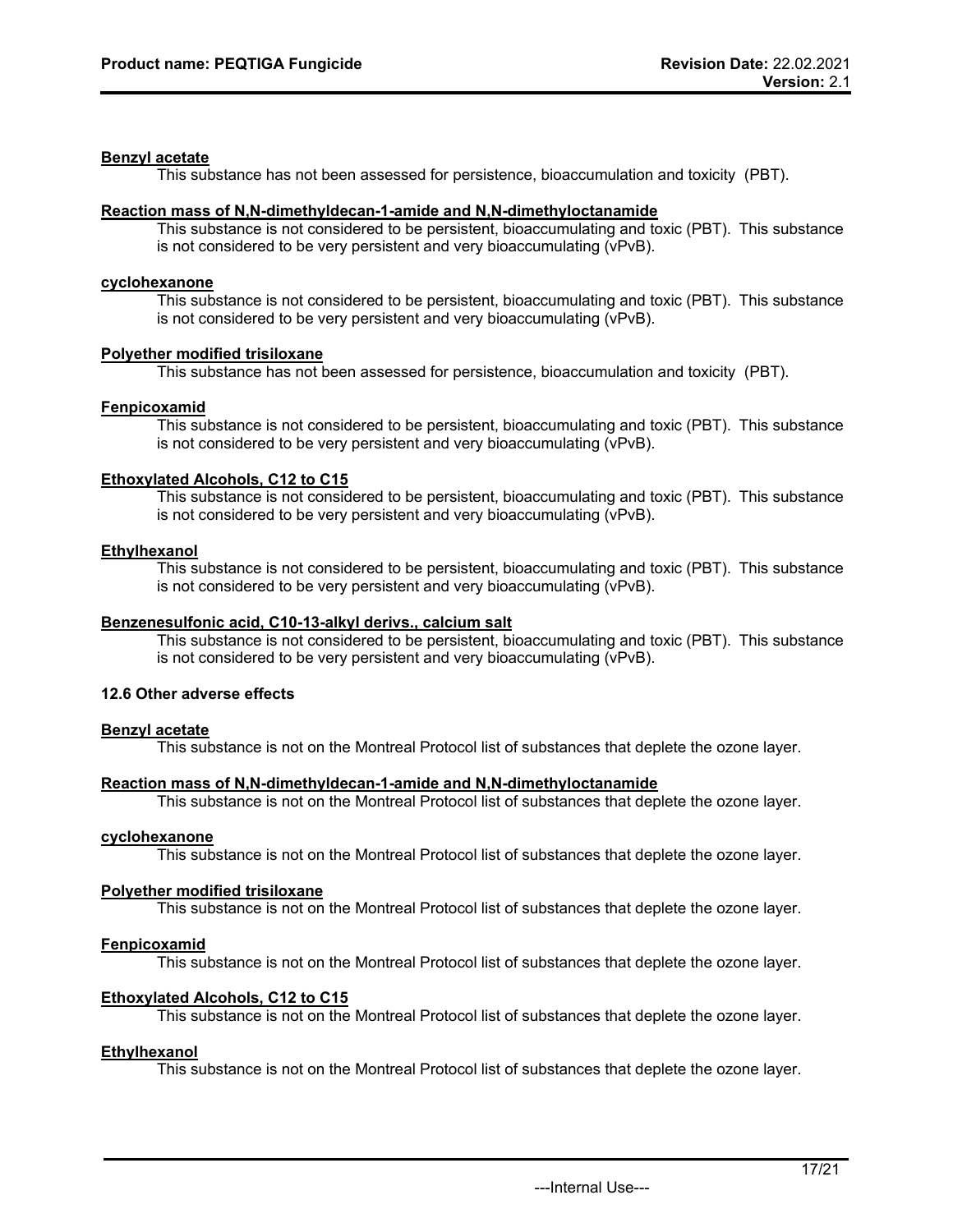# **Benzenesulfonic acid, C10-13-alkyl derivs., calcium salt**

This substance is not on the Montreal Protocol list of substances that deplete the ozone layer.

# **SECTION 13: DISPOSAL CONSIDERATIONS**

# **13.1 Waste treatment methods**

If wastes and/or containers cannot be disposed of according to the product label directions, disposal of this material must be in accordance with your local or area regulatory authorities. This information presented below only applies to the material as supplied. The identification based on characteristic(s) or listing may not apply if the material has been used or otherwise contaminated. It is the responsibility of the waste generator to determine the toxicity and physical properties of the material generated to determine the proper waste identification and disposal methods in compliance with applicable regulations. If the material as supplied becomes a waste, follow all applicable regional, national and local laws.

The definitive assignment of this material to the appropriate EWC group and thus its proper EWC code will depend on the use that is made of this material. Contact the authorized waste disposal services.

# **SECTION 14: TRANSPORT INFORMATION**

# **Classification for ROAD and Rail transport (ADR/RID):**

| 14.1 | UN number                                                                                            | <b>UN 3082</b>                                                       |
|------|------------------------------------------------------------------------------------------------------|----------------------------------------------------------------------|
|      | 14.2 UN proper shipping name                                                                         | ENVIRONMENTALLY HAZARDOUS SUBSTANCE, LIQUID,<br>N.O.S.(Fenpicoxamid) |
| 14.3 | Transport hazard class(es)                                                                           | 9                                                                    |
| 14.4 | Packing group                                                                                        | III                                                                  |
| 14.5 | <b>Environmental hazards</b>                                                                         | Fenpicoxamid                                                         |
| 14.6 | Special precautions for user                                                                         | Hazard Identification Number: 90                                     |
|      | <b>Classification for SEA transport (IMO-IMDG):</b>                                                  |                                                                      |
| 14.1 | UN number                                                                                            | <b>UN 3082</b>                                                       |
|      | 14.2 UN proper shipping name                                                                         | ENVIRONMENTALLY HAZARDOUS SUBSTANCE, LIQUID,<br>N.O.S.(Fenpicoxamid) |
| 14.3 | Transport hazard class(es)                                                                           | 9                                                                    |
| 14.4 | <b>Packing group</b>                                                                                 | Ш                                                                    |
| 14.5 | <b>Environmental hazards</b>                                                                         | Fenpicoxamid                                                         |
| 14.6 | Special precautions for user                                                                         | EmS: F-A, S-F                                                        |
| 14.7 | <b>Transport in bulk according</b><br>to Annex I or II of MARPOL<br>73/78 and the IBC or IGC<br>Code | Consult IMO regulations before transporting ocean bulk               |

**Classification for AIR transport (IATA/ICAO):**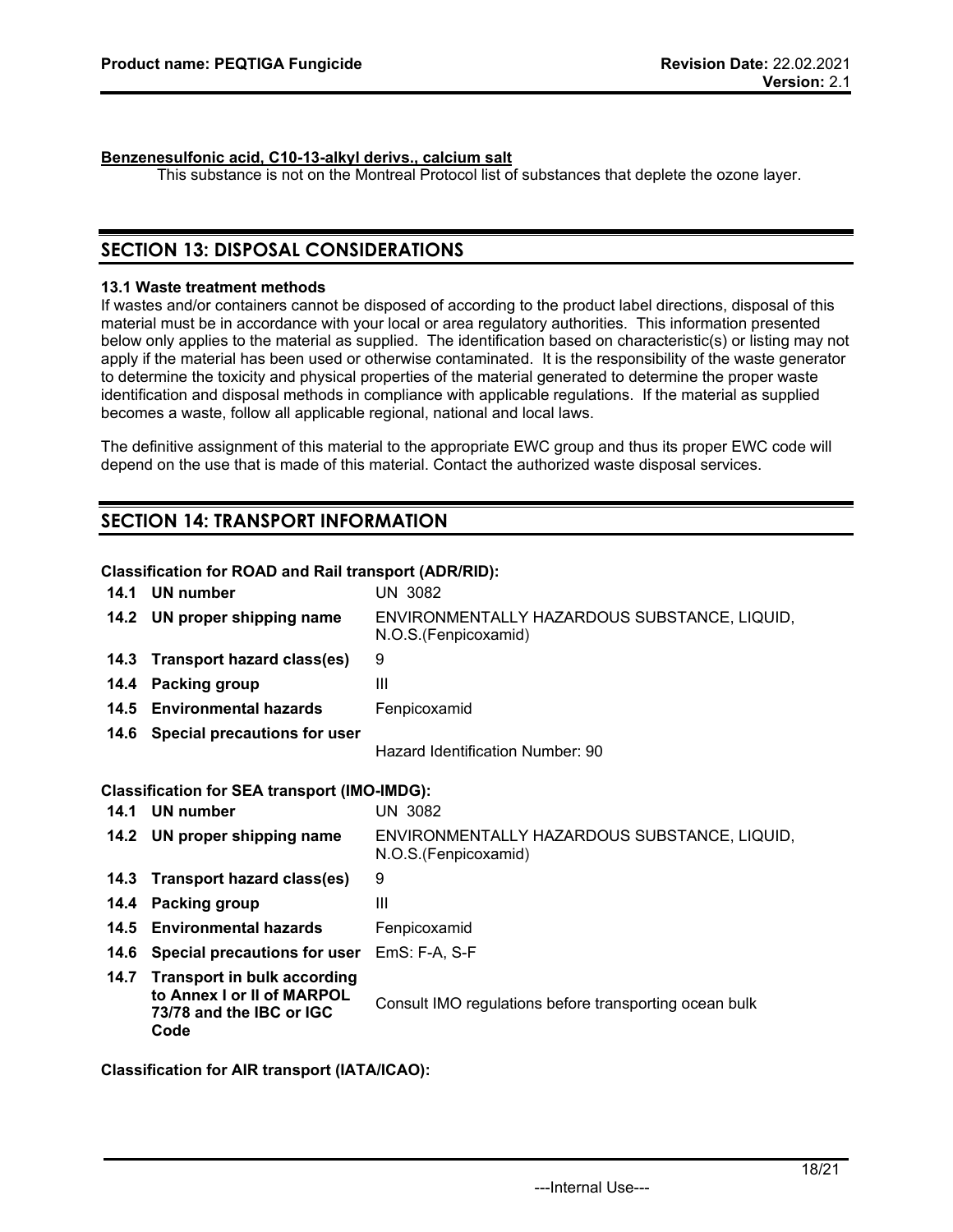| 14.1 | UN number                         | <b>UN 3082</b>                                                       |
|------|-----------------------------------|----------------------------------------------------------------------|
|      | 14.2 UN proper shipping name      | Environmentally hazardous substance, liquid,<br>n.o.s.(Fenpicoxamid) |
|      | 14.3 Transport hazard class(es)   | 9                                                                    |
|      | 14.4 Packing group                | Ш                                                                    |
|      | 14.5 Environmental hazards        | Not applicable                                                       |
|      | 14.6 Special precautions for user | No data available.                                                   |

# **Further information:**

Marine Pollutants assigned UN number 3077 and 3082 in single or combination packaging containing a net quantity per single or inner packaging of 5 L or less for liquids or having a net mass per single or inner packaging of 5 KG or less for solids may be transported as non-dangerous goods as provided in section 2.10.2.7 of IMDG code, IATA special provision A197, and ADR/RID special provision 375.

This information is not intended to convey all specific regulatory or operational requirements/information relating to this product. Transportation classifications may vary by container volume and may be influenced by regional or country variations in regulations. Additional transportation system information can be obtained through an authorized sales or customer service representative. It is the responsibility of the transporting organization to follow all applicable laws, regulations and rules relating to the transportation of the material.

# **SECTION 15: REGULATORY INFORMATION**

**15.1 Safety, health and environmental regulations/legislation specific for the substance or mixture**

**Seveso III: Directive 2012/18/EU of the European Parliament and of the Council on the control of major-accident hazards involving dangerous substances.** Listed in Regulation: ENVIRONMENTAL HAZARDS

Number in Regulation: E1 100 t 200 t

# **15.2 Chemical safety assessment**

For proper and safe use of this product, please refer to the approval conditions laid down on the product label.

Chemical Safety Assessments are not required for Plant Protection Products authorised under Regulation EC 1107/2009.

# **SECTION 16: OTHER INFORMATION**

**Full text of H-Statements referred to under sections 2 and 3.**

Flammable liquid and vapor.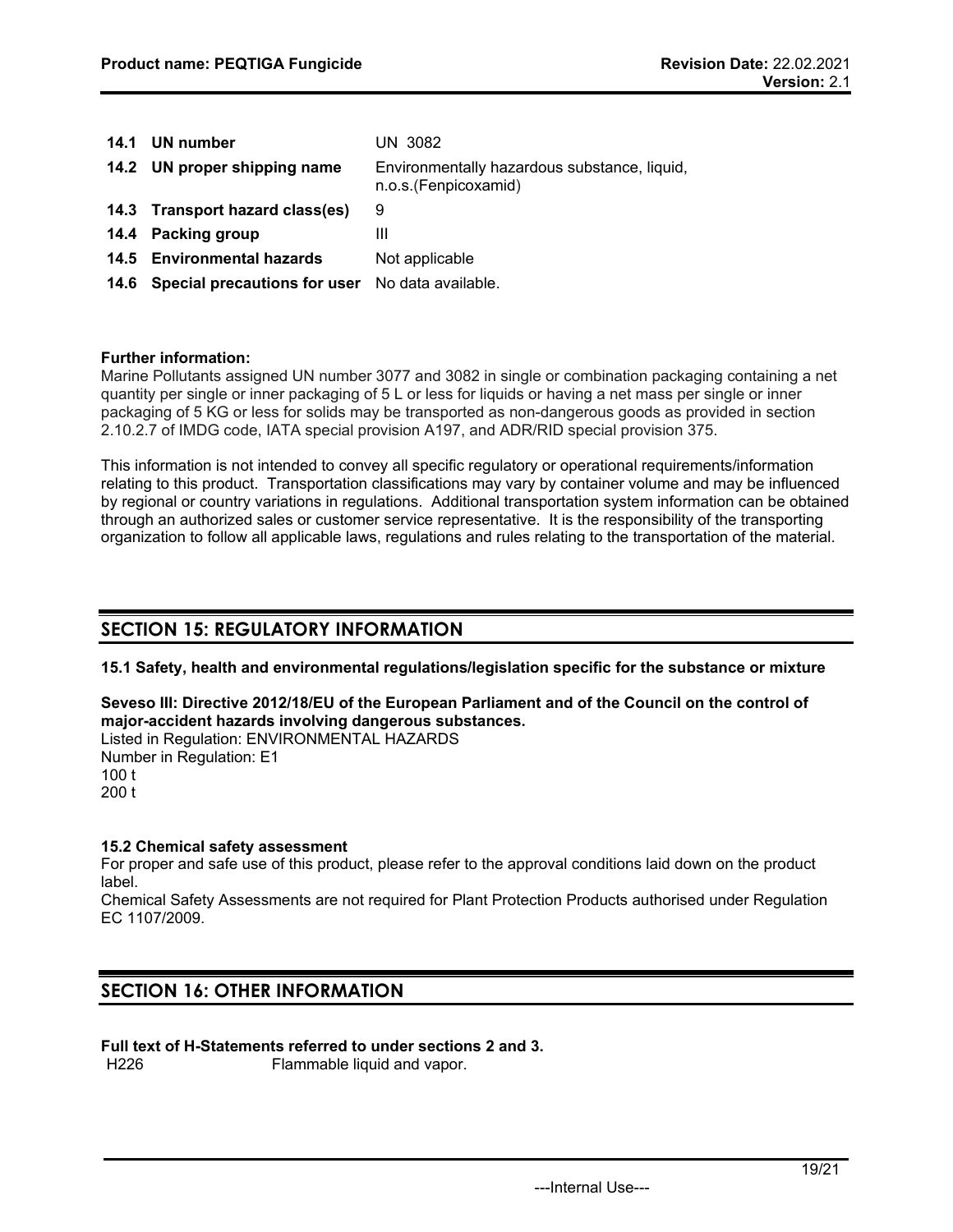| H302             | Harmful if swallowed.                                 |
|------------------|-------------------------------------------------------|
| H311             | Toxic in contact with skin.                           |
| H315             | Causes skin irritation.                               |
| H318             | Causes serious eye damage.                            |
| H319             | Causes serious eye irritation.                        |
| H332             | Harmful if inhaled.                                   |
| H <sub>335</sub> | May cause respiratory irritation.                     |
| H400             | Very toxic to aquatic life.                           |
| H410             | Very toxic to aquatic life with long lasting effects. |
| H412             | Harmful to aquatic life with long lasting effects.    |

# **Classification and procedure used to derive the classification for mixtures according to Regulation (EC) No 1272/2008**

Skin Irrit. - 2 - H315 - Calculation method

Eye Dam. - 1 - H318 - Calculation method

STOT SE - 3 - H335 - Calculation method

Aquatic Acute - 1 - H400 - Based on product data or assessment

Aquatic Chronic - 1 - H410 - Calculation method

# **Revision**

Identification Number: 97071699 / Issue Date: 22.02.2021 / Version: 2.1 DAS Code: GF-3308

Most recent revision(s) are noted by the bold, double bars in left-hand margin throughout this document.

# **Legend**

| 2000/39/EC       | Europe. Commission Directive 2000/39/EC establishing a first list of indicative   |
|------------------|-----------------------------------------------------------------------------------|
|                  | occupational exposure limit values                                                |
|                  |                                                                                   |
| 2017/164/EU      | Europe. Commission Directive 2017/164/EU establishing a fourth list of indicative |
|                  | occupational exposure limit values                                                |
| <b>ACGIH</b>     | USA. ACGIH Threshold Limit Values (TLV)                                           |
| <b>ACGIH BEI</b> | ACGIH - Biological Exposure Indices (BEI)                                         |
| Corteva OEL      | Corteva Occupational Exposure Limit                                               |
| GB EH40          | UK. EH40 WEL - Workplace Exposure Limits                                          |
| GB EH40 BAT      | UK. Biological monitoring guidance values                                         |
| <b>SKIN</b>      | Absorbed via skin                                                                 |
| <b>STEL</b>      | Short term exposure limit                                                         |
| <b>TWA</b>       | Limit Value - eight hours                                                         |
| Acute Tox.       | Acute toxicity                                                                    |
| Aquatic Acute    | Short-term (acute) aquatic hazard                                                 |
| Aquatic Chronic  | Long-term (chronic) aquatic hazard                                                |
| Eye Dam.         | Serious eye damage                                                                |
| Eye Irrit.       | Eye irritation                                                                    |
| Flam. Liq.       | Flammable liquids                                                                 |
| Skin Irrit.      | Skin irritation                                                                   |
| STOT SE          | Specific target organ toxicity - single exposure                                  |

# **Full text of other abbreviations**

ADN - European Agreement concerning the International Carriage of Dangerous Goods by Inland Waterways; ADR - European Agreement concerning the International Carriage of Dangerous Goods by Road; AIIC - Australian Inventory of Industrial Chemicals; ASTM - American Society for the Testing of Materials; bw - Body weight; CLP - Classification Labelling Packaging Regulation; Regulation (EC) No